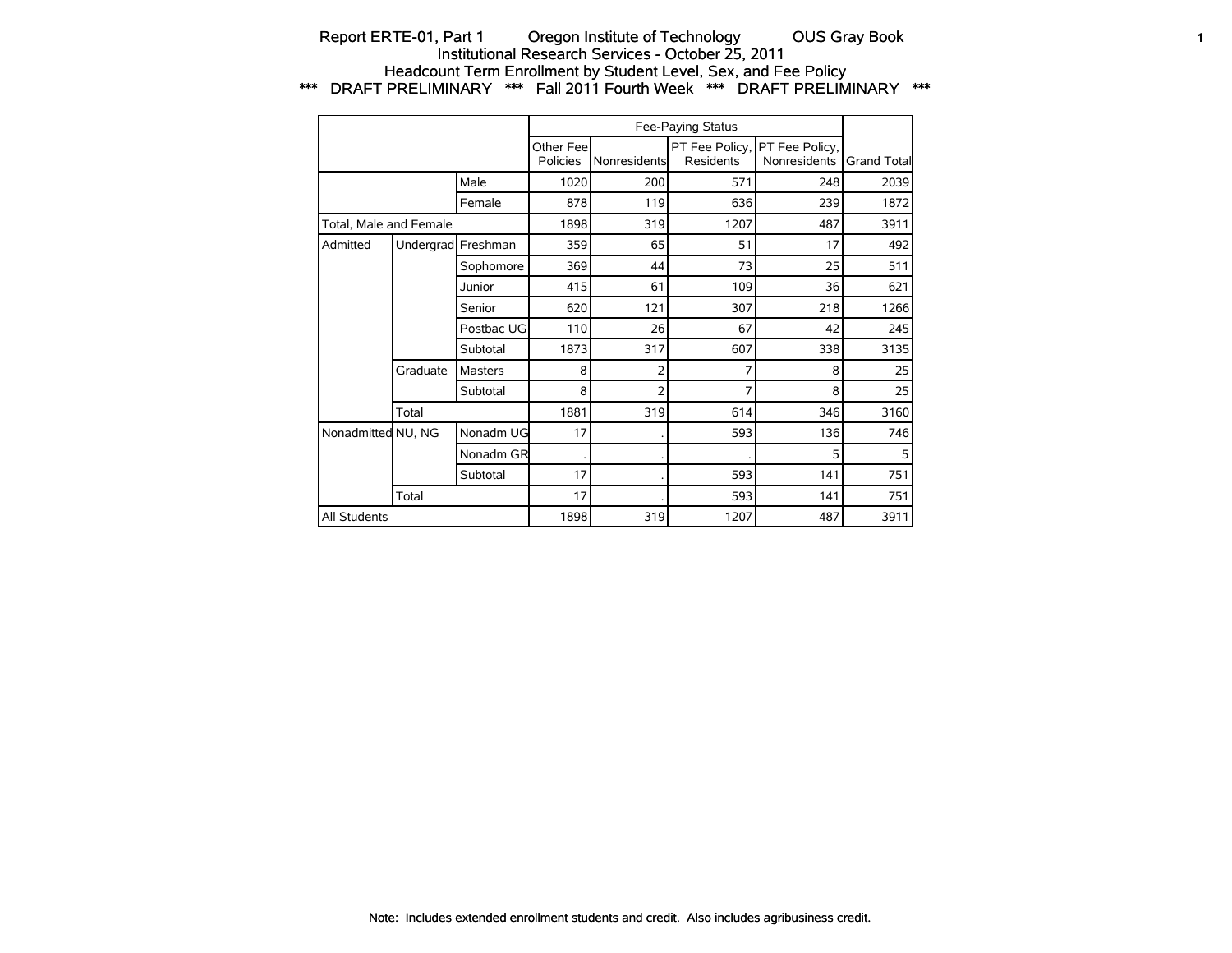## Report ERTE-01, Part 2 Oregon Institute of Technology OUS Gray Book 2 Institutional Research Services - October 25, 2011 Previous Attendance by Student Level, Sex, and Educational Source \*\*\* DRAFT PRELIMINARY \*\*\* Fall 2011 Fourth Week \*\*\* DRAFT PRELIMINARY \*\*\*

|                                 |                        |      |           |                |                |                |                | Student Level  |           |             |                         |                     |     |             |            |                |
|---------------------------------|------------------------|------|-----------|----------------|----------------|----------------|----------------|----------------|-----------|-------------|-------------------------|---------------------|-----|-------------|------------|----------------|
|                                 |                        |      | Undergrad |                |                | Graduate       |                |                | Nonadm UG |             |                         | Nonadm<br><b>GR</b> |     |             |            |                |
|                                 |                        |      | Sex       |                |                | Sex            |                |                | Sex       |             |                         | <b>Sex</b>          |     |             | <b>Sex</b> | Grandl         |
|                                 |                        | M    | E         | All            | M              | F.             | All            | M              | E         | All         | м                       | F                   | All | M           | F          | Total          |
| New Admits, HS                  | Oregon HS              | 133  | 145       | 278            |                |                |                |                |           |             |                         |                     |     | 133         | 145        | 278            |
|                                 | Other US HS            | 29   | 20        | 49             |                |                |                |                |           |             |                         |                     |     | 29          | 20         | 49             |
|                                 | Foreign-Nonres Alien   | 1    |           | 1              |                |                |                |                |           |             |                         |                     |     |             |            | $\mathbf{1}$   |
|                                 | GED                    | 7    |           | 7              |                |                |                |                |           |             |                         |                     |     | 7           |            | 7 <sup>1</sup> |
|                                 | Subtotal               | 170  | 165       | 335            |                |                |                |                |           |             |                         |                     |     | 170         | 165        | 335            |
| New Admits, College             | <b>OUS Institution</b> | 18   | 15        | 33             |                |                |                |                |           |             |                         |                     |     | 18          | 15         | 33             |
|                                 | Oregon Comm Coll       | 174  | 171       | 345            |                |                |                |                |           |             |                         |                     |     | 174         | 171        | 345            |
|                                 | Other Oregon Coll      | 1    | 3         | 4              |                |                |                |                |           |             |                         |                     |     |             | 3          | $\vert$        |
|                                 | Other US Coll          | 67   | 68        | 135            |                |                |                |                |           |             |                         |                     |     | 67          | 68         | 135            |
|                                 | Foreign -Nonres Alien  | 1    |           | 1              |                |                |                |                |           |             |                         |                     |     | 1           |            | $\mathbf{1}$   |
|                                 | Unknown College        | 61   | 56        | 117            | 6              | $\overline{2}$ | 8 <sup>1</sup> |                |           |             |                         |                     |     | 67          | 58         | 125            |
|                                 | Subtotal               | 322  | 313       | 635            | 6              | $\overline{2}$ | 8 <sup>1</sup> |                |           |             |                         |                     |     | 328         | 315        | 643            |
| New, Other                      | Nonadmitted            |      |           |                |                |                |                |                |           | 240 318 558 |                         |                     |     | 240         | 318        | 558            |
|                                 | Subtotal               |      |           |                |                |                |                | 240 l          |           | 318 558     |                         |                     |     | 240         | 318        | 558            |
| Returning, Continuing Returning |                        | 86   | 57        | 143            | $\overline{2}$ |                | 2              | 37             |           | 63 100      |                         |                     |     | 125         | 120        | 245            |
|                                 | Continuing             | 1118 |           | 904 2022       | 11             | $\overline{4}$ | 15             | 43             | 45        | 88          | $\overline{\mathbf{4}}$ | 1                   | 51  | 1176        | 954        | 2130           |
|                                 | Subtotal               | 1204 | 961       | 2165           | 13             | $\overline{4}$ | 17             | 80             |           | 108 188     | 4                       |                     | 51  |             | 1301 1074  | 2375           |
| Total                           |                        |      |           | 1696 1439 3135 | 19             | 6              |                | 25 320 426 746 |           |             | 4                       |                     |     | 5 2039 1872 |            | 3911           |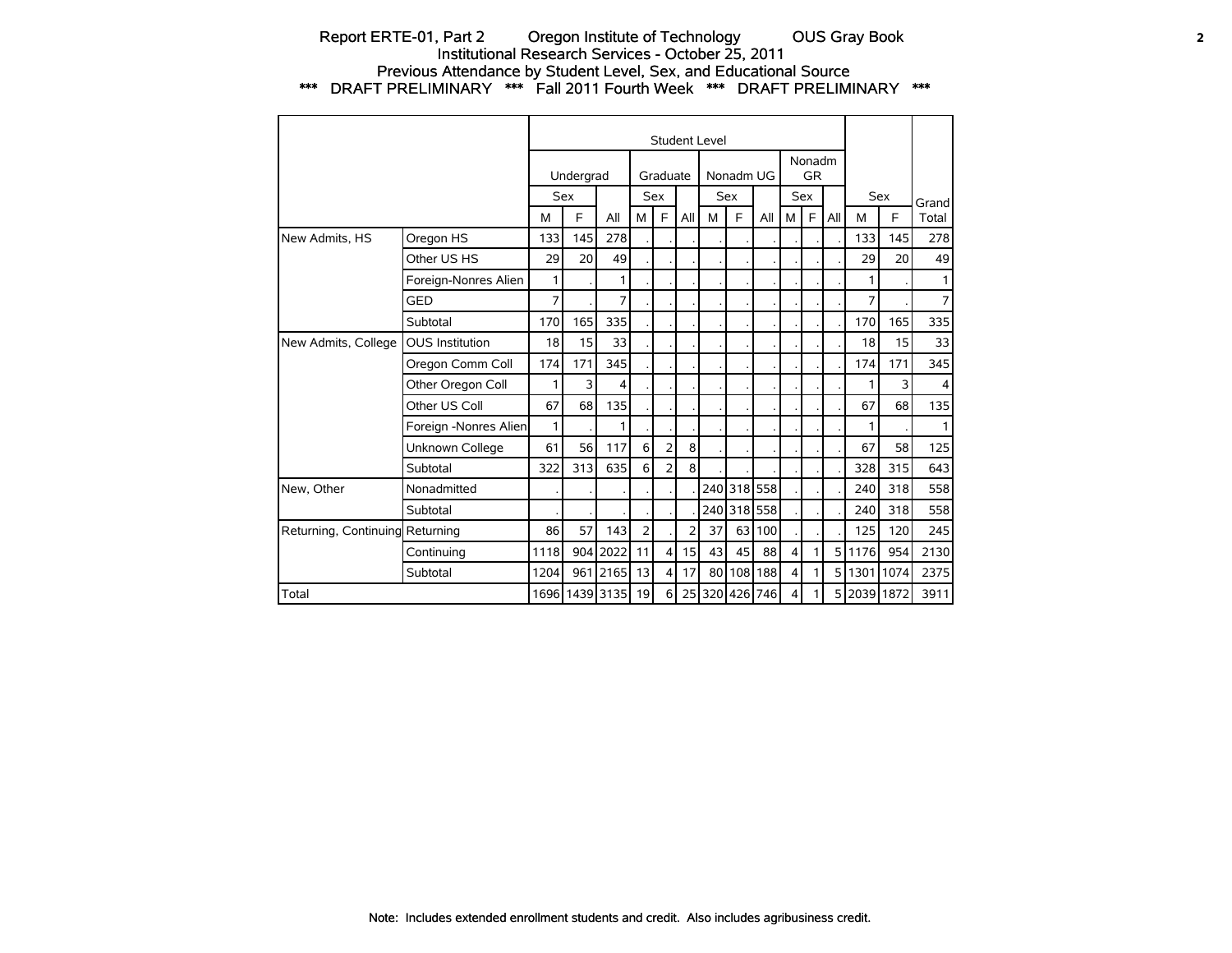## Report ERCC-01 Oregon Institute of Technology OUS Gray Book 3 Institutional Research Services - October 25, 2011 Headcount Enrollment by Course Level and Student Level \*\*\* DRAFT PRELIMINARY \*\*\* Fall 2011 Fourth Week \*\*\* DRAFT PRELIMINARY \*\*\*

|                        |          |                    |         |      |                         | Course Level |      |                 |       |
|------------------------|----------|--------------------|---------|------|-------------------------|--------------|------|-----------------|-------|
|                        |          |                    | 000-099 |      | 100-199 200-299 300-399 |              |      | 400-499 500-599 | Total |
| Admitted               |          | Undergrad Freshman | 23      | 1598 | 1002                    | 56           | 10   |                 | 2689  |
|                        |          | Sophomore          | 2       | 609  | 1547                    | 363          | 19   |                 | 2540  |
|                        |          | Junior             | 2       | 385  | 1120                    | 1320         | 144  |                 | 2971  |
|                        |          | Senior             |         | 348  | 1008                    | 1964         | 1220 | $\overline{2}$  | 4543  |
|                        |          | Postbac UG         |         | 54   | 262                     | 221          | 242  |                 | 779   |
|                        |          | Subtotal           | 28      | 2994 | 4939                    | 3924         | 1635 | 2               | 13522 |
|                        | Graduate | <b>Masters</b>     |         |      | $\overline{2}$          | 2            | 2    | 70              | 77    |
|                        |          | Subtotal           |         |      | 2                       | 2            | フ    | 70              | 77    |
|                        | Total    |                    | 28      | 2995 | 4941                    | 3926         | 1637 | 72              | 13599 |
| Nonadmitted NU, NG     |          | Nonadm UG          |         | 567  | 282                     | 32           | 58   |                 | 940   |
|                        |          | Nonadm GR          |         |      |                         |              |      | 10              | 11    |
|                        |          | Subtotal           |         | 567  | 282                     | 32           | 59   | 11              | 951   |
|                        | Total    |                    |         | 567  | 282                     | 32           | 59   | 11              | 951   |
| <b>Total Headcount</b> |          |                    | 28      | 3562 | 5223                    | 3958         | 1696 | 83              | 14550 |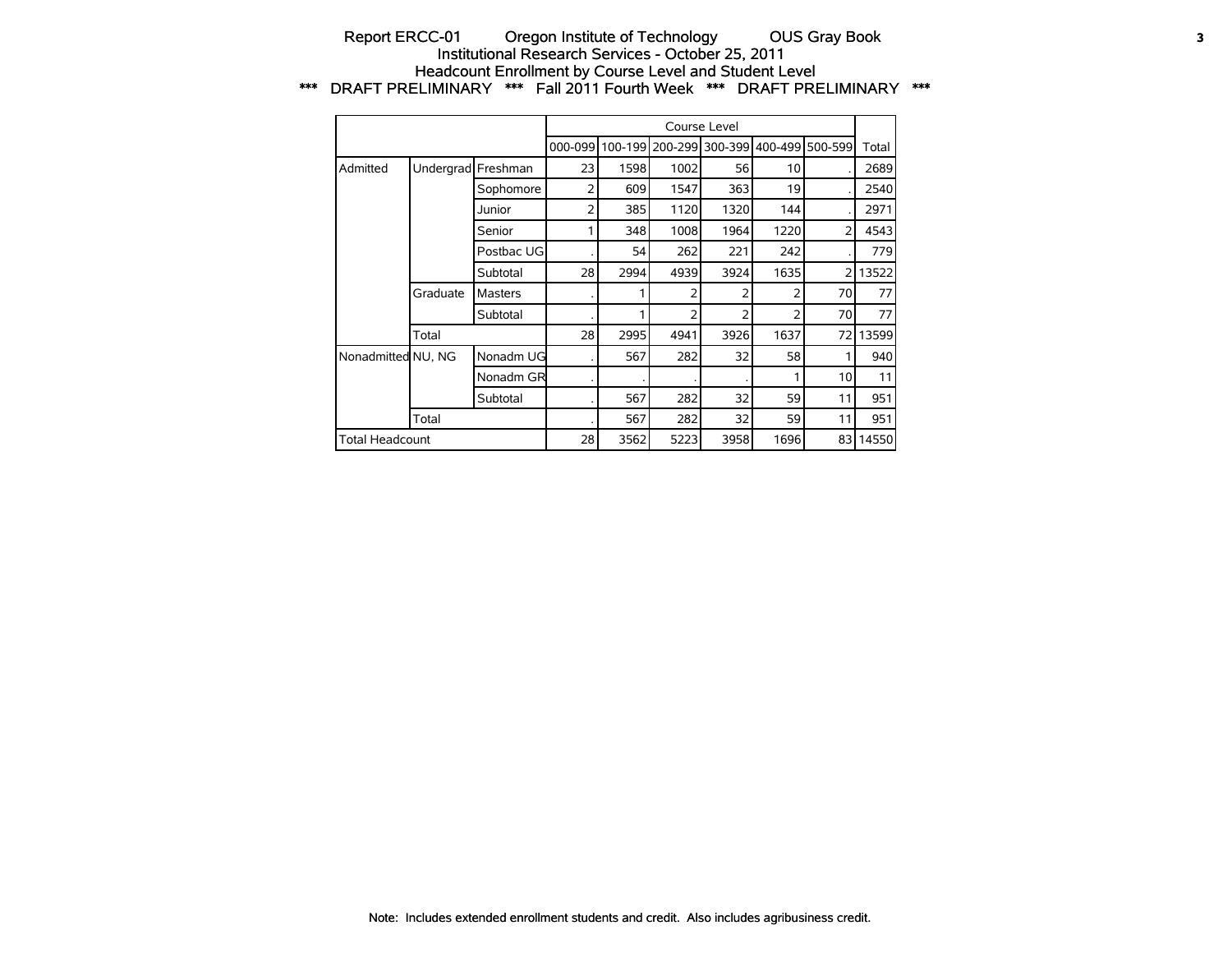## Report ERCC-02 Oregon Institute of Technology OUS Gray Book 4 Institutional Research Services - October 25, 2011 Credit Hour Enrollment by Course Level and Student Level \*\*\* DRAFT PRELIMINARY \*\*\* Fall 2011 Fourth Week \*\*\* DRAFT PRELIMINARY \*\*\*

|                     |          |                    |         |         |       | Course Level    |      |                 |           |
|---------------------|----------|--------------------|---------|---------|-------|-----------------|------|-----------------|-----------|
|                     |          |                    | 000-099 | 100-199 |       | 200-299 300-399 |      | 400-499 500-599 | Total     |
| Admitted            |          | Undergrad Freshman | 92      | 3916    | 2165  | 143             | 16   |                 | 6332      |
|                     |          | Sophomore          | 8       | 1453    | 3794  | 1028            | 49   |                 | 6332      |
|                     |          | Junior             | 8       | 862     | 2809  | 3482            | 369  |                 | 7530      |
|                     |          | Senior             | 4       | 815     | 2738  | 5365            | 4878 | 6               | 13806     |
|                     |          | Postbac UG         |         | 134     | 710   | 618             | 1007 |                 | 2469      |
|                     |          | Subtotal           | 112     | 7180    | 12216 | 10636           | 6319 | 6               | 36469     |
|                     | Graduate | Masters            |         |         | 8     | 3               | 3    | 173             | 188       |
|                     |          | Subtotal           |         |         | 8     | 3               | 3    | 173             | 188       |
|                     | Total    |                    | 112     | 7181    | 12224 | 10639           | 6322 | 179             | 36657     |
| Nonadmitted NU, NG  |          | Nonadm UG          |         | 1439    | 838   | 104             | 229  | 3               | 2613      |
|                     |          | Nonadm GR          |         |         |       |                 | 4    | 26              | 30        |
|                     |          | Subtotal           |         | 1439    | 838   | 104             | 233  | 29              | 2643      |
|                     | Total    |                    |         | 1439    | 838   | 104             | 233  | 29              | 2643      |
| <b>Total Credit</b> |          |                    | 112     | 8620    | 13062 | 10743           | 6555 |                 | 208 39300 |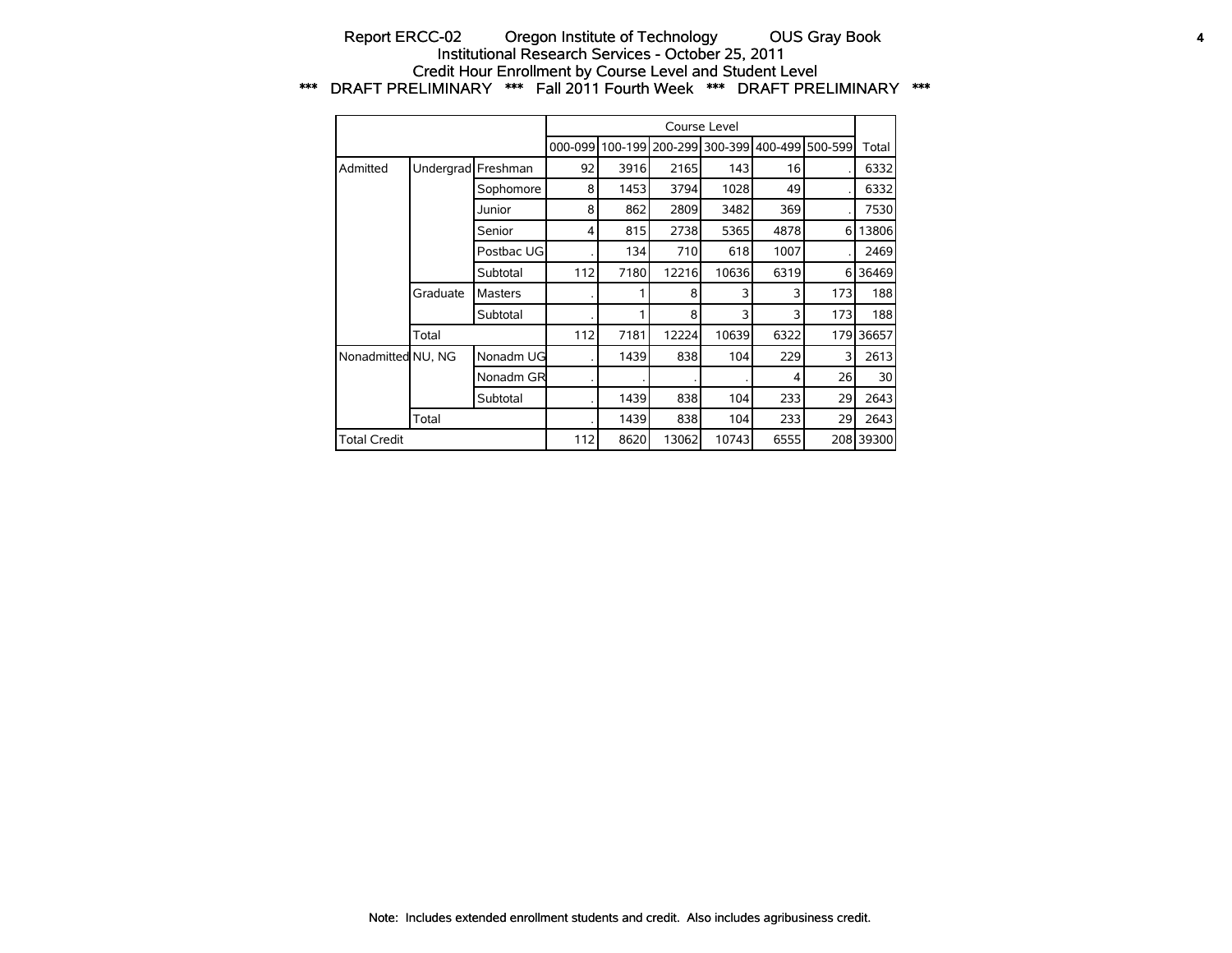## Report ERCH-01 Oregon Institute of Technology OUS Gray Book 5 Institutional Research Services - October 25, 2011 Student Credit Hours, Full-Time Equivalence, and Enrollment by Student Level \*\*\* DRAFT PRELIMINARY \*\*\* Fall 2011 Fourth Week \*\*\* DRAFT PRELIMINARY \*\*\*

| Student Level      |           |                | $(FTE*)$ | Student Credit<br>Hours | Student FTE Enrollment | Student |
|--------------------|-----------|----------------|----------|-------------------------|------------------------|---------|
| Admitted           | Undergrad | Freshman       | (15)     | 6332                    | 422.1                  | 492     |
|                    |           | Sophomore      | (15)     | 6332                    | 422.1                  | 511     |
|                    |           | Junior         | (15)     | 7530                    | 502.0                  | 621     |
|                    |           | Senior         | (15)     | 13806                   | 920.4                  | 1266    |
|                    |           | Postbac UG     | (15)     | 2469                    | 164.6                  | 245     |
|                    |           | Subtotal       |          | 36469                   | 2431.3                 | 3135    |
|                    | Graduate  | <b>Masters</b> | (12)     | 188                     | 15.7                   | 25      |
|                    |           | Subtotal       |          | 188                     | 15.7                   | 25      |
|                    | Total     |                |          | 36657                   | 2446.9                 | 3160    |
| Nonadmitted NU, NG |           | Nonadm UG      | (15)     | 2613                    | 174.2                  | 746     |
|                    |           | Nonadm GR      | (12)     | 30                      | 2.5                    | 5       |
|                    |           | Subtotal       |          | 2643                    | 176.7                  | 751     |
|                    | Total     |                |          | 2643                    | 176.7                  | 751     |
| Total              |           |                |          | 39300                   | 2623.6                 | 3911    |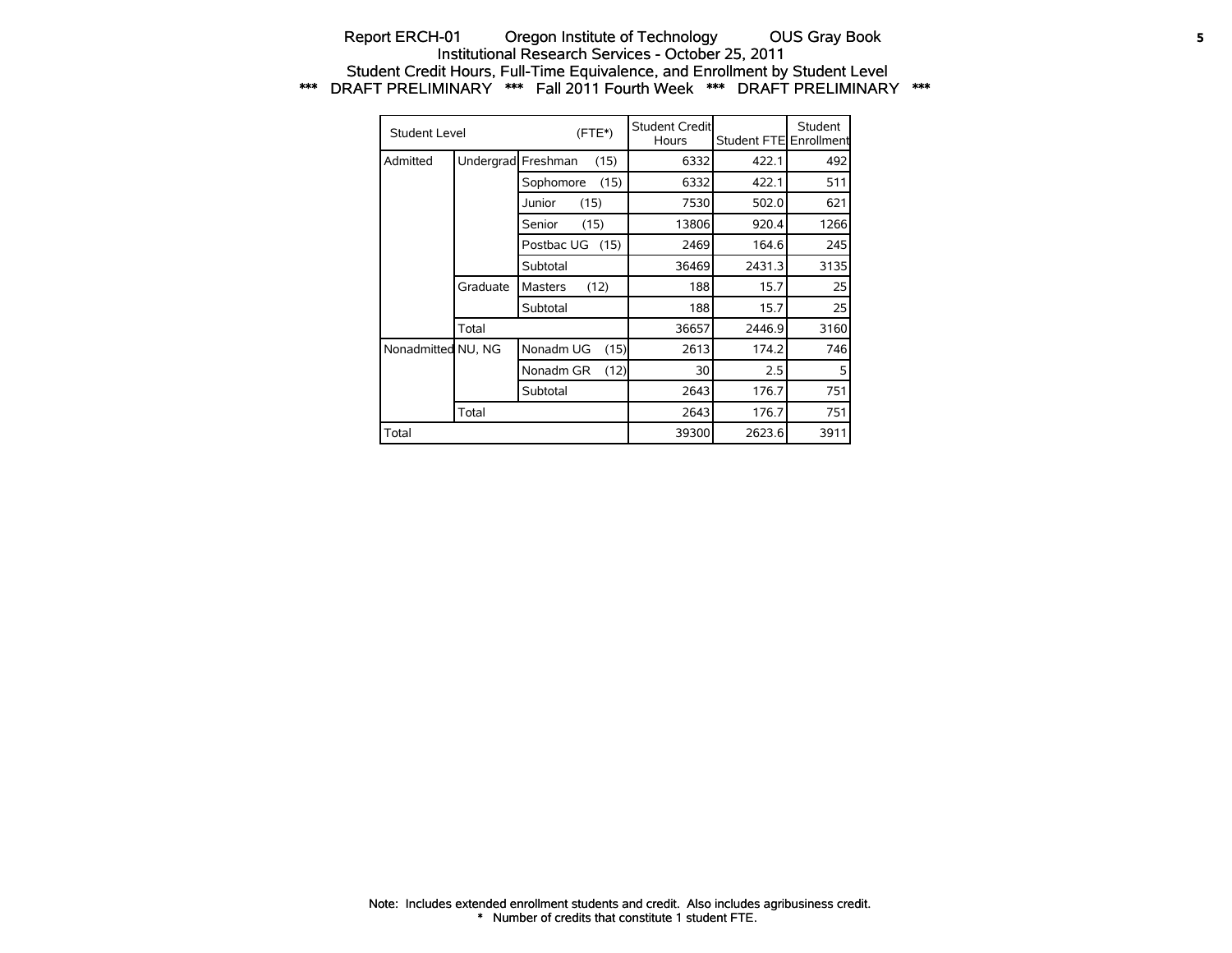## Report ERNT-01 Oregon Institute of Technology OUS Gray Book **6** Institutional Research Services - October 25, 2011 New Transfers from Community Colleges in Oregon, by Student Level \*\*\* DRAFT PRELIMINARY \*\*\* Fall 2011 Fourth Week \*\*\* DRAFT PRELIMINARY \*\*\*

|                           |    | Student Level             |     |                |                          |
|---------------------------|----|---------------------------|-----|----------------|--------------------------|
|                           |    | Freshman Sophomore Junior |     | Senior         | Total                    |
| Blue Mountain Comm Coll   |    |                           | 3   |                | 5                        |
| Central Oregon Comm Coll  |    | 8                         | 8   | 5              | 21                       |
| Chemeketa Comm Coll       | 4  | 10                        | 12  | 9              | 35                       |
| Clackamas Comm Coll       | 2  | 3                         | 3   | 5              | 13                       |
| Clatsop Comm Coll         |    |                           |     |                |                          |
| Klamath Comm Coll         | 9  | 29                        | 30  | 11             | 79                       |
| Lane Comm Coll            | 2  | 7                         | 5   | 6              | 20                       |
| Linn-Benton Comm Coll     | 1  | 7                         | 2   | 4              | 14                       |
| Mt Hood Comm Coll         |    | 3                         | 6   | $\overline{2}$ | 11                       |
| <b>Portland Comm Coll</b> | 4  | 25                        | 32  | 27             | 88                       |
| Roque Comm Coll           | 3  | 16                        | 13  | 5              | 37                       |
| Southwestern Ore Comm Col | 1  | $\overline{2}$            |     |                | 3                        |
| Treasure Valley Comm Coll |    |                           |     | 2              | $\overline{\phantom{0}}$ |
| Umpqua Comm Coll          |    | 11                        | 4   |                | 16                       |
| <b>Total CC Transfers</b> | 27 | 122                       | 118 | 78             | 345                      |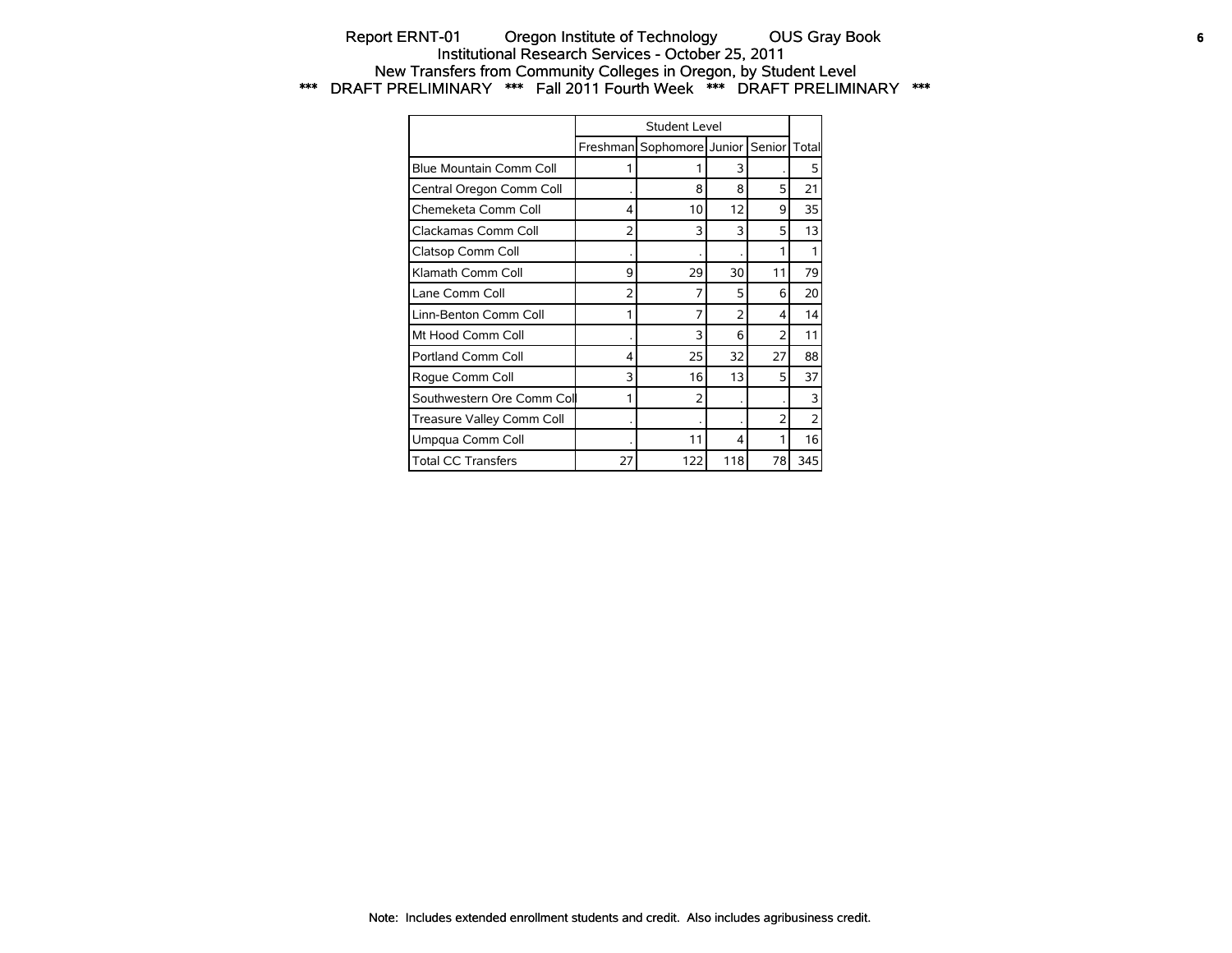## Report ERNT-02 Oregon Institute of Technology OUS Gray Book **7** Institutional Research Services - October 25, 2011 New Transfers from Institutions within OUS, by Student Level \*\*\* DRAFT PRELIMINARY \*\*\* Fall 2011 Fourth Week \*\*\* DRAFT PRELIMINARY \*\*\*

|                            | Student Level                          |  |    |
|----------------------------|----------------------------------------|--|----|
|                            | Freshman Sophomore Junior Senior Total |  |    |
| Eastern Oregon University  |                                        |  |    |
| Oregon State University    |                                        |  |    |
| Portland State University  |                                        |  | 10 |
| Southern Oregon University |                                        |  |    |
| University of Oregon       |                                        |  |    |
| Western Oregon University  |                                        |  |    |
| <b>Total OUS Transfers</b> |                                        |  | ٦٦ |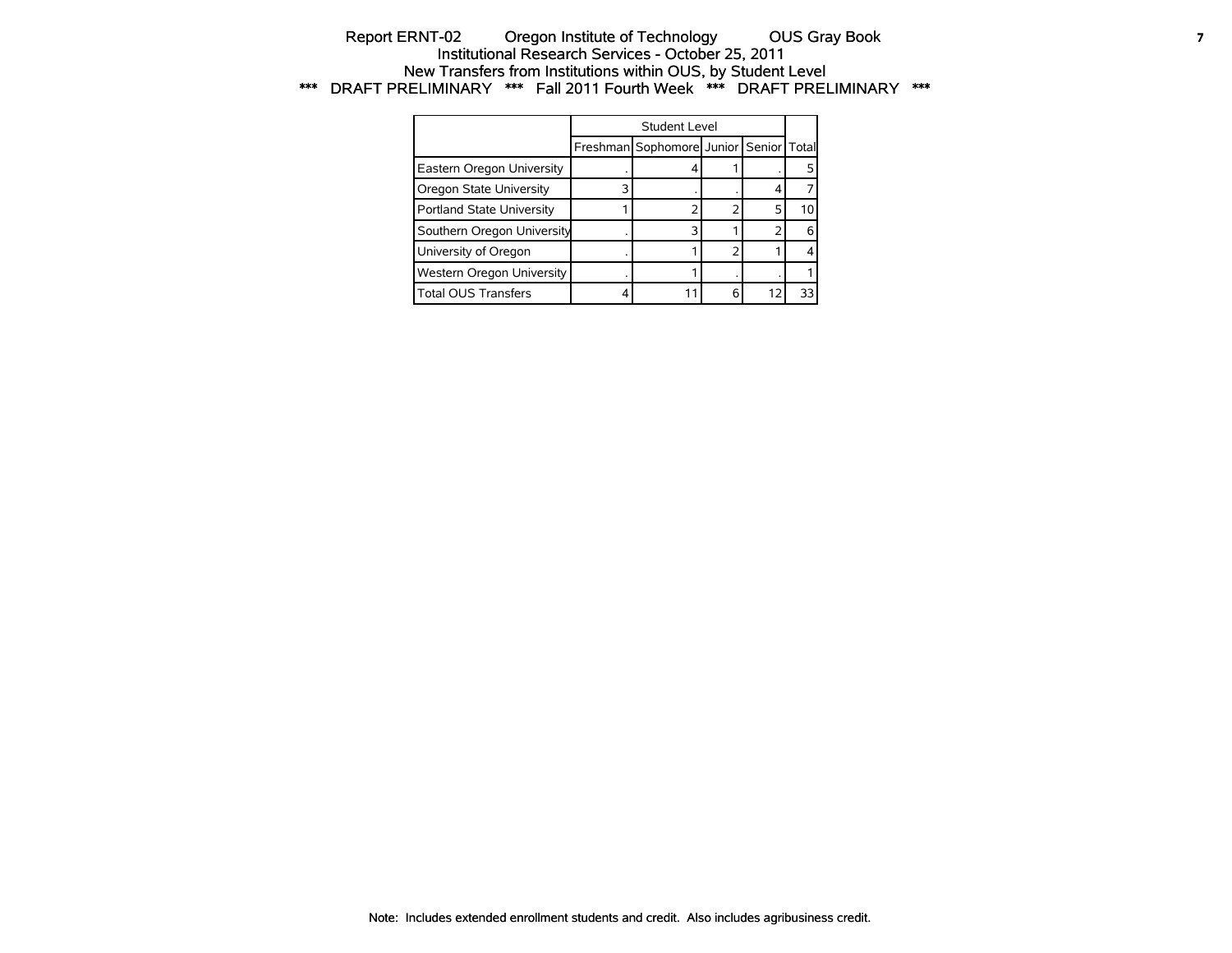## Report ERDD-01 Oregon Institute of Technology OUS Gray Book **8** Institutional Research Services - October 25, 2011 Enrollment by Age, Student Level, and Sex \*\*\* DRAFT PRELIMINARY \*\*\* Fall 2011 Fourth Week \*\*\* DRAFT PRELIMINARY \*\*\*

|          |                    |         |                |              |                |                |     |                |                |     |                | Age Distribution |                |                |                |              |                |                         |                         |              | Mean |       |
|----------|--------------------|---------|----------------|--------------|----------------|----------------|-----|----------------|----------------|-----|----------------|------------------|----------------|----------------|----------------|--------------|----------------|-------------------------|-------------------------|--------------|------|-------|
|          |                    |         | <18            | 18           | 19             | 20             | 21  | 22             | 23             | 24  | 25             | 26               | 27             | 28             | 29             |              |                |                         | 30-35 36-44 45-54 55-64 | 65+          | Age  | Total |
|          | Undergrad Freshman | Male    | 4              | 108          | 80             | 21             | 5   | 3              | 3              | 4   | 4              | 3                | 1              | $\overline{4}$ |                | 7            | 3              | $\overline{2}$          | 1                       |              | 20.7 | 253   |
|          |                    | Female  | $\overline{7}$ | 128          | 53             | 17             | 8   | 3              | $\overline{2}$ | 3   | $\overline{2}$ | 3                |                |                |                | 4            | $\overline{7}$ | $\overline{2}$          |                         |              | 20.4 | 239   |
|          |                    | All     | 11             | 236          | 133            | 38             | 13  | 6              | 5              | 7   | 6              | 6                | 1              | $\overline{4}$ |                | 11           | 10             | $\overline{\mathbf{4}}$ | 1                       |              | 20.6 | 492   |
|          | Sophomore          | Male    | 1              | 8            | 54             | 68             | 26  | 16             | 14             | 5   | $\overline{7}$ | 9                | 5              | 9              | 5              | 19           | 20             | 5                       | 1                       |              | 24.6 | 272   |
|          |                    | Female  | $\mathbf{1}$   | 5            | 71             | 55             | 37  | 10             | 9              | 1   | 9              | $\overline{7}$   | $\overline{2}$ | 5              | 4              | 10           | $\overline{7}$ | 5                       | 1                       |              | 23.1 | 239   |
|          |                    | All     | $\overline{2}$ | 13           | 125            | 123            | 63  | 26             | 23             | 6   | 16             | 16               | 7              | 14             | 9              | 29           | 27             | 10                      | 2                       |              | 23.9 | 511   |
|          | Junior             | Male    |                | $\mathbf{1}$ | 7              | 67             | 65  | 30             | 29             | 12  | 16             | 18               | 7              | 13             | 8              | 27           | 21             | 15                      |                         |              | 25.9 | 336   |
|          |                    | Female  |                |              | 7              | 57             | 59  | 34             | 18             | 7   | 9              | 4                | 5              | 10             | 8              | 29           | 20             | 16                      | $\overline{2}$          |              | 26.5 | 285   |
|          |                    | All     |                | $\mathbf{1}$ | 14             | 124            | 124 | 64             | 47             | 19  | 25             | 22               | 12             | 23             | 16             | 56           | 41             | 31                      | $\overline{2}$          |              | 26.2 | 621   |
|          | Senior             | Male    |                |              | 3              | $\overline{7}$ | 52  | 71             | 65             | 49  | 41             | 33 24            |                | 31             | 34             | 135          | 98             | 41                      | 15                      |              | 30.5 | 699   |
|          |                    | Female  |                | $\mathbf{1}$ | 4              | 6              | 51  | 77             | 49             | 28  | 28             | 22               | 27             | 22             | 19             | 75           | 83             | 54                      | 21                      |              | 31.4 | 567   |
|          |                    | All     |                | $\mathbf{1}$ | $\overline{7}$ | 13             | 103 | 148            | 114            | 77  | 69             | 55 51            |                | 53             | 53             | 210          | 181            | 95                      | 36                      |              | 30.9 | 1266  |
|          | Postbac UG         | Male    |                |              |                |                |     | $\overline{2}$ | 6              | 3   | 6              | 4                | 10             | 9              | 6              | 37           | 39             | 11                      | $\overline{2}$          | $\mathbf{1}$ | 34.7 | 136   |
|          |                    | Female  |                |              |                |                |     |                | 3              | 6   | 9              | 13               | 7              | 7              | 7              | 16           | 23             | 12                      | 6                       |              | 34.6 | 109   |
|          |                    | All     |                |              |                |                |     | $\overline{2}$ | 9              | 9   | 15             | 17               | 17             | 16             | 13             | 53           | 62             | 23                      | 8                       | 1            | 34.7 | 245   |
|          | Subtotal           | Male    | 5              | 117          | 144            | 163            |     | 148 122        | 117            | 73  | 74             | 67               | 47             | 66             | 53             | 225          | 181            | 74                      | 19                      | $\mathbf{1}$ | 27.5 | 1696  |
|          |                    | Female  | 8              | 134          | 135            | 135            | 155 | 124            | 81             | 45  | 57             | 49               | 41             | 44             | 38             | 134          | 140            | 89                      | 30                      |              | 27.5 | 1439  |
|          |                    | All     | 13             | 251          | 279            | 298            | 303 | 246            | 198            | 118 | 131            | 116              | 88             | 110            | 91             | 359          | 321            | 163                     | 49                      | 1            | 27.5 | 3135  |
| Graduate | <b>Masters</b>     | Male    |                |              |                |                |     |                | $\overline{4}$ |     | $\overline{2}$ | 2                | 1              |                | 1              | 5            | $\mathbf{1}$   | $\overline{2}$          | 1                       |              | 32.7 | 19    |
|          |                    | Female  |                |              |                |                |     |                |                | 1   |                | $\mathbf{1}$     |                |                | 1              | $\mathbf{1}$ | 1              | 1                       |                         |              | 33.4 | 6     |
|          |                    | All     |                |              |                |                |     |                | 4              | 1   | $\overline{2}$ | 3                | 1              |                | $\overline{2}$ | 6            | $\overline{2}$ | 3                       | 1                       |              | 32.8 | 25    |
|          | Subtotal           | Male    |                |              |                |                |     |                | 4              |     | $\overline{2}$ | $\overline{2}$   | 1              |                | 1              | 5            | 1              | $\overline{2}$          | 1                       |              | 32.7 | 19    |
|          |                    | Female  |                |              |                |                |     |                |                | 1   |                | $\mathbf{1}$     |                |                | 1              | $\mathbf{1}$ | 1              | $\mathbf{1}$            |                         |              | 33.4 | 6     |
|          |                    | All     |                |              |                |                |     |                | 4              | 1   | $\overline{2}$ | 3                | $\mathbf{1}$   |                | $\overline{2}$ | 6            | $\overline{2}$ | 3                       | 1                       |              | 32.8 | 25    |
| NU, NG   | Nonadm UG Male     |         | 144            | 32           | $\overline{4}$ | 11             | 4   | $\overline{2}$ | $\overline{7}$ | 5   | 5              | 8                | 6              | $\overline{7}$ | 6              | 28           | 21             | 20                      | 10                      |              | 25.0 | 320   |
|          |                    | Femalel | 273            | 40           | 10             | 15             | 11  | $\overline{3}$ | 5              | 6   | 5              | 3                | 2              | 3              | 3              | 14           | 17             | 13                      | 3                       |              | 20.9 | 426   |
|          |                    | All     | 417            | 72           | 14             | 26             | 15  | 5              | 12             | 11  | 10             | 11               | 8              | 10             | 9              | 42           | 38             | 33                      | 13                      |              | 22.7 | 746   |
|          | Nonadm GR Male     |         |                |              |                |                |     |                |                |     |                |                  | 1              |                |                |              | 1              | 1                       | $\mathbf{1}$            |              | 45.4 | 4     |
|          |                    | Female  |                |              |                |                |     |                |                |     |                |                  |                |                |                | 1            |                |                         |                         |              | 30.8 | 1     |
|          |                    | All     |                |              |                |                |     |                |                |     |                |                  | 1              |                |                | 1            | 1              | 1                       | 1                       |              | 42.5 | 5     |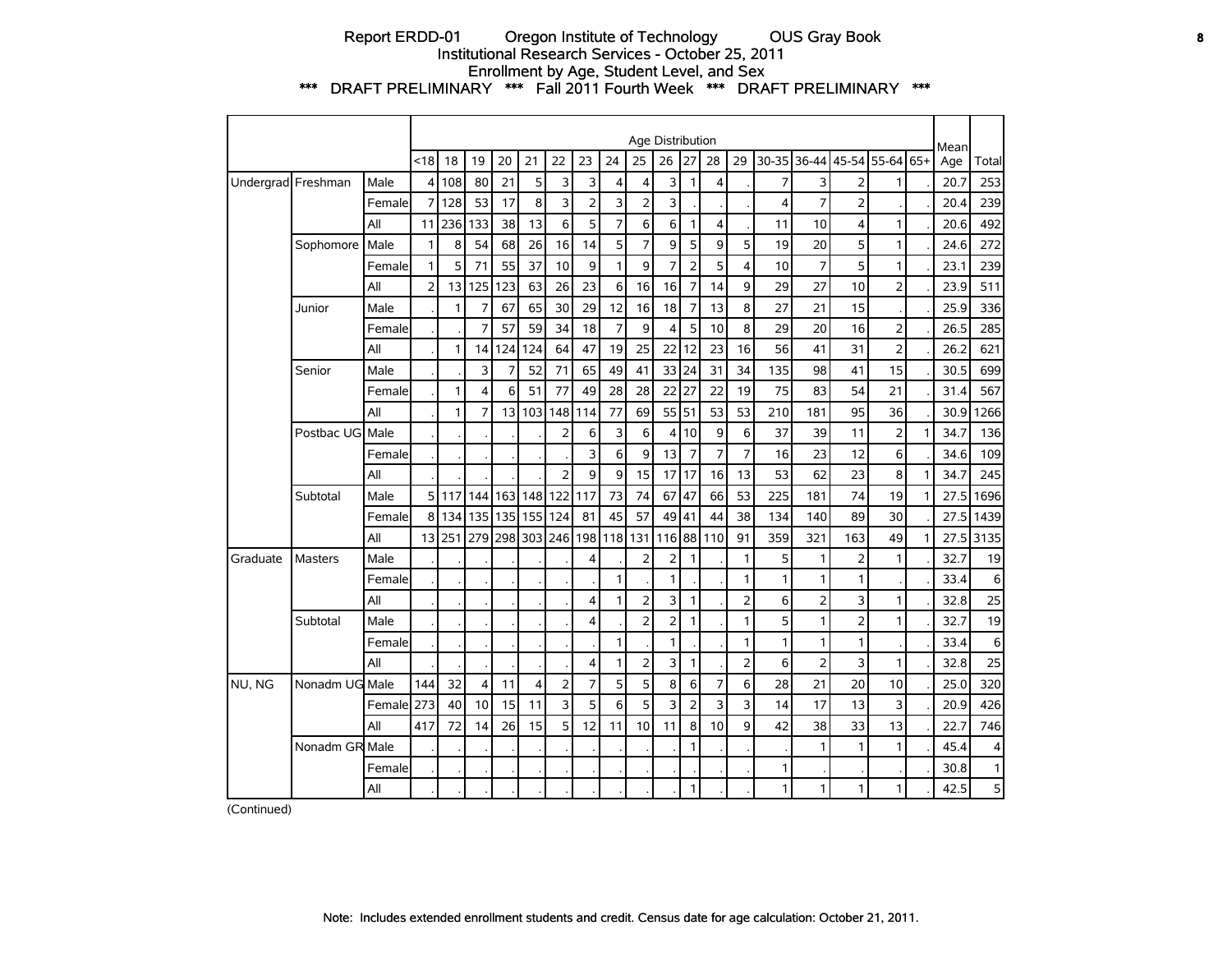## Report ERDD-01 Oregon Institute of Technology OUS Gray Book **9** Institutional Research Services - October 25, 2011 Enrollment by Age, Student Level, and Sex \*\*\* DRAFT PRELIMINARY \*\*\* Fall 2011 Fourth Week \*\*\* DRAFT PRELIMINARY \*\*\*

|                     |          |                                           |                                                                            |                 |                                         |      |      |    |      |                 | Age Distribution |                 |         |                 |                 |                  |     |                  |                                     | Mean |           |
|---------------------|----------|-------------------------------------------|----------------------------------------------------------------------------|-----------------|-----------------------------------------|------|------|----|------|-----------------|------------------|-----------------|---------|-----------------|-----------------|------------------|-----|------------------|-------------------------------------|------|-----------|
|                     |          |                                           | l<18   18                                                                  |                 | 19                                      | 20   | 21   | 22 | 23   | 24              | 25               |                 |         | 26 27 28        | 29              |                  |     |                  | 30-35   36-44   45-54   55-64   65+ | Age  | Total     |
| NU, NG              | Subtotal | Male                                      | 144                                                                        | 32 <sub>1</sub> | 4 I                                     | 11   | 4    |    |      | 51              | 51               | 81              |         |                 | 6 I             | 28               | 22  | 21               | 11                                  | 25.3 | 324       |
|                     |          | Female 273                                |                                                                            | 40              | 10 <sup>1</sup>                         | 15   |      |    |      | -61             | 51               | 31              |         |                 |                 | 151              |     | 13 <sub>1</sub>  |                                     | 20.9 | 427       |
|                     |          | All                                       | 417                                                                        | 72              | 14 <sup>1</sup>                         | 26 l | 15 I | 51 | 121  | 11 <sup>1</sup> | 10               | 11 <sup>1</sup> | -91     | 10 <sup>1</sup> | 9               | 43               | 39  | 34               | 14                                  | 22.8 | 751       |
| <b>All Students</b> |          | Male                                      |                                                                            |                 | 149   149   148   174   152   124   128 |      |      |    |      | 78 I            | -81 I            |                 | 77 55 L | 73 I            | 60 l            | 258              | 204 | 97               | 31                                  |      | 27.2 2039 |
|                     |          | Femalel 281   174   145   150   166   127 |                                                                            |                 |                                         |      |      |    | 86 I | 52 <sub>1</sub> | 62               |                 | 531431  | 47              | 42 <sub>1</sub> | 150 <sub>1</sub> | 158 | 103 <sub>1</sub> | 33 <sup>1</sup>                     |      | 26.0 1872 |
|                     |          | Total                                     | 430   323   293   324   318   251   214   130   143   130   98   120   102 |                 |                                         |      |      |    |      |                 |                  |                 |         |                 |                 | 408              | 362 | 200              | 64                                  |      | 26.6 3911 |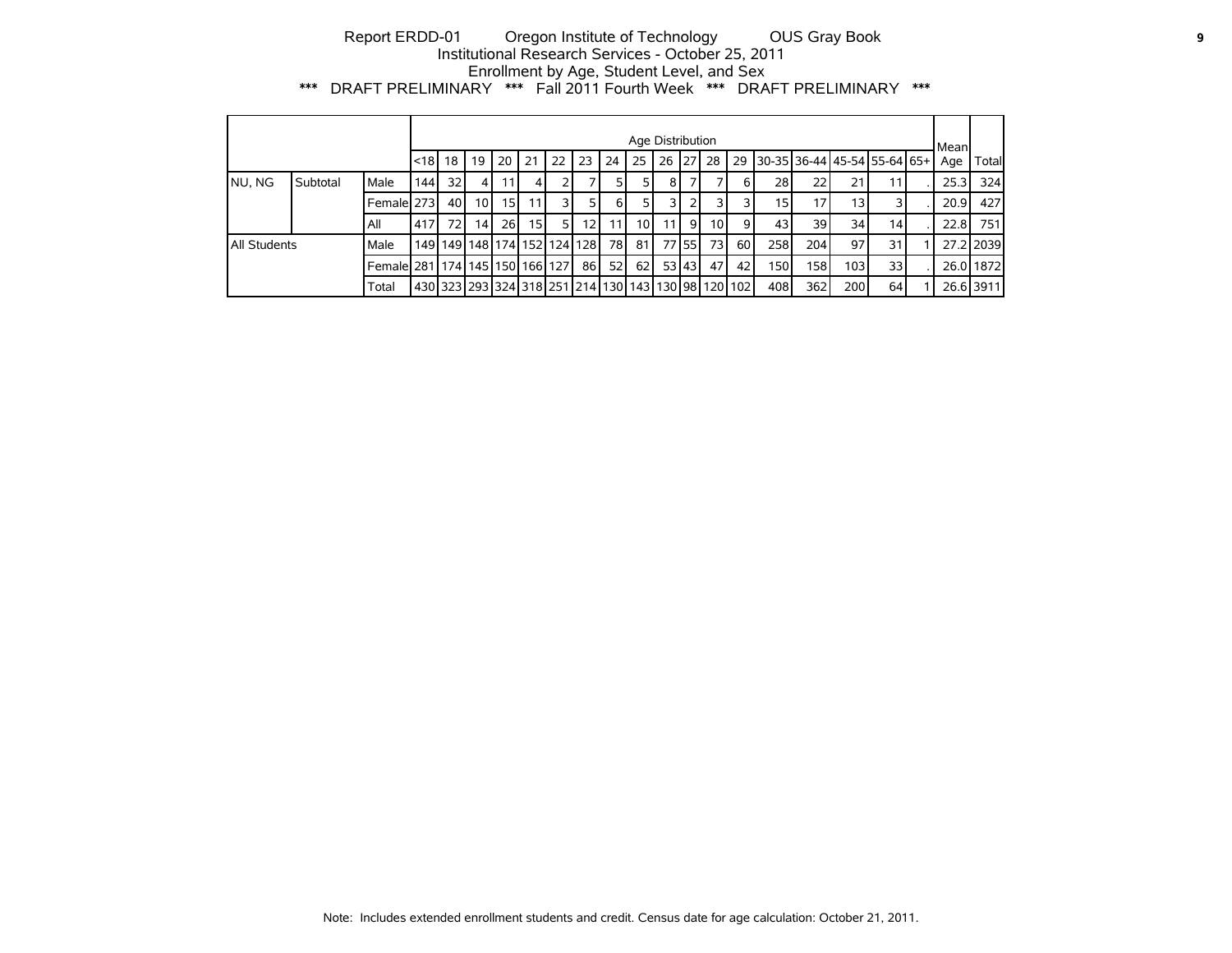## Report ERDD-02 Oregon Institute of Technology OUS Gray Book **10** Institutional Research Services - October 25, 2011 Geographic Distribution by Oregon County or Home State or Country and Student Level \*\*\* DRAFT PRELIMINARY \*\*\* Fall 2011 Fourth Week \*\*\* DRAFT PRELIMINARY \*\*\*

|        |                          |                |                         |                | Undergrad      |                |                | Graduate       |                |                | NU, NG |                | Grand          |
|--------|--------------------------|----------------|-------------------------|----------------|----------------|----------------|----------------|----------------|----------------|----------------|--------|----------------|----------------|
|        |                          | Fresh          | Soph                    | Junior         |                | Senior Pstbac  |                | Total Mstrs    | Total          | <b>NU</b>      |        | NG Total       | Total          |
| Oregon | <b>Baker County</b>      |                | 1                       | 4              | 3              |                | 8              |                |                | 13             |        | 13             | 21             |
|        | <b>Benton County</b>     | 5              | 5                       | 6              | 10             | 6              | 32             |                |                |                |        |                | 32             |
|        | Clackamas County         | 15             | 17                      | 29             | 68             | 12             | 141            | $\mathbf{1}$   | 1              | 19             |        | 19             | 161            |
|        | Clatsop County           | 6              | 3                       | 3              | 7              | $\overline{2}$ | 21             |                |                | 1              |        | $\mathbf{1}$   | 22             |
|        | Columbia County          | 3              | $\overline{7}$          | 5              | 5              | $\overline{2}$ | 22             |                |                | 31             |        | 31             | 53             |
|        | Coos County              | 15             | 9                       | 10             | 18             | 4              | 56             | $\mathbf{1}$   | $\mathbf{1}$   | $\overline{2}$ |        | $\overline{2}$ | 59             |
|        | Crook County             | $\overline{2}$ | $\overline{\mathbf{4}}$ | 3              | 4              |                | 13             |                |                | 57             |        | 57             | 70             |
|        | Curry County             | $\overline{2}$ | 4                       | 5              | 3              | 1              | 15             |                |                |                |        |                | 15             |
|        | <b>Deschutes County</b>  | 14             | 20                      | 26             | 37             | 9              | 106            |                |                | 127            |        | 127            | 233            |
|        | Douglas County           | 18             | 24                      | 11             | 27             | 5              | 85             |                |                | 3              |        | 3              | 88             |
|        | <b>Grant County</b>      | $\overline{2}$ |                         | 3              | 4              |                | 9              |                |                |                |        |                | $\mathsf g$    |
|        | <b>Harney County</b>     | 5              | $\overline{2}$          | 1              |                |                | 8              |                |                |                |        |                | 8              |
|        | <b>Hood River County</b> | $\overline{2}$ |                         | 2              | 4              | $\mathbf{1}$   | 9              |                |                | $\overline{2}$ |        | $\overline{2}$ | 11             |
|        | Jackson County           | 40             | 45                      | 52             | 69             | 9              | 215            | $\overline{2}$ | $\overline{2}$ | 5              |        | 5              | 222            |
|        | Jefferson County         | $\overline{2}$ | 4                       | 2              | 1              |                | 9              |                |                | 6              |        | 6              | 15             |
|        | Josephine County         | 10             | 16                      | 19             | 25             | 1              | 71             | $\mathbf{1}$   | 1              | $\overline{2}$ |        | $\overline{2}$ | 74             |
|        | Klamath County           | 106            | 128                     | 139            | 206            | 34             | 613            |                |                | 248            |        | 248            | 861            |
|        | Lake County              | 12             | $\overline{2}$          | 8              | 6              | 1              | 29             |                |                | 22             |        | 22             | 51             |
|        | Lane County              | 32             | 23                      | 22             | 50             | 6              | 133            | 1              | 1              | 11             |        | 11             | 145            |
|        | Lincoln County           | 4              | $\overline{2}$          | 1              | 3              |                | 10             |                |                | 2              |        | 2              | 12             |
|        | Linn County              | 16             | 10                      | 6              | 9              | 1              | 42             | 1              | 1              | 5              |        | 5              | 48             |
|        | <b>Malheur County</b>    | 1              | 1                       | 1              | 3              |                | 6              |                |                | $\overline{2}$ |        | $\overline{2}$ | 8              |
|        | <b>Marion County</b>     | 15             | 22                      | 28             | 55             | 9              | 129            |                |                | 11             |        | 11             | 140            |
|        | Morrow County            | 1              |                         | 1              | $\overline{2}$ |                | 4              |                |                |                |        |                | 4              |
|        | Multnomah County         | 15             | 25                      | 47             | 128            | 47             | 262            | 3              | 3              | 19             |        | 19             | 284            |
|        | Polk County              | 8              | 6                       | 7              | 7              | 3              | 31             |                |                | 8              |        | 8              | 39             |
|        | <b>Tillamook County</b>  |                | $\mathbf{1}$            | $\overline{2}$ | 3              |                | 6              |                |                |                |        |                | 6              |
|        | Umatilla County          | 9              | 8                       | 8              | 12             |                | 37             |                |                | $\overline{2}$ |        | $\overline{2}$ | 39             |
|        | Union County             |                | 3                       | 5              | 5              |                | 13             |                |                | 11             |        | 11             | 24             |
|        | <b>Wallowa County</b>    | 1              | $\mathbf{1}$            | 1              |                | 1              | $\overline{4}$ |                |                |                |        |                | $\overline{4}$ |
|        | <b>Wasco County</b>      | 6              | $\overline{2}$          | 1              | 7              |                | 16             |                |                |                |        |                | 16             |
|        | <b>Washington County</b> | 29             | 26                      | 42             | 96             | 22             | 215            | 4              | 4              | 28             |        | 28             | 247            |
|        | Yamhill County           | 10             | 7                       | 7              | 19             |                | 43             |                |                | 1              |        | $\mathbf{1}$   | 44             |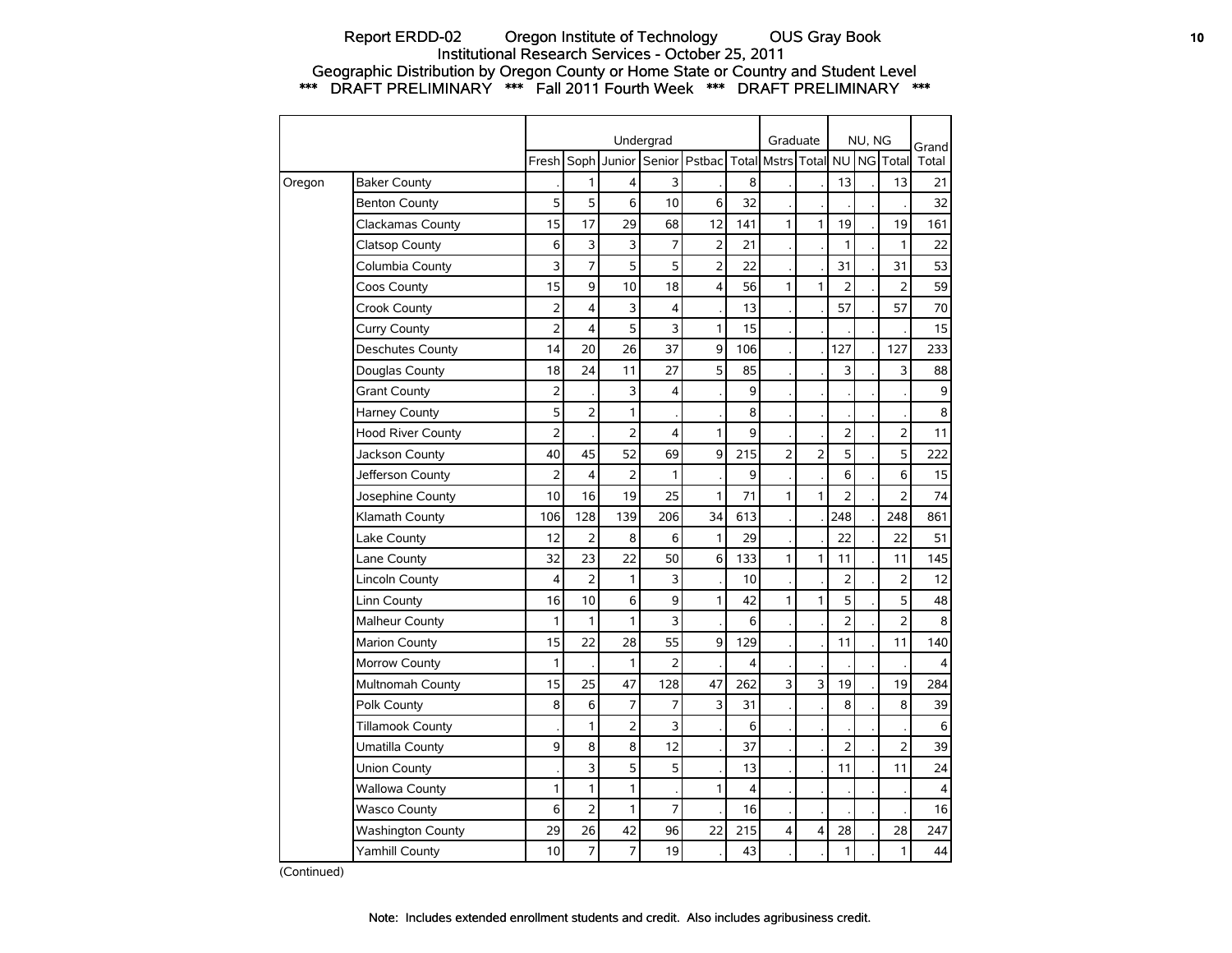## Report ERDD-02 Oregon Institute of Technology OUS Gray Book **11** Institutional Research Services - October 25, 2011 Geographic Distribution by Oregon County or Home State or Country and Student Level \*\*\* DRAFT PRELIMINARY \*\*\* Fall 2011 Fourth Week \*\*\* DRAFT PRELIMINARY \*\*\*

|                       |                               |                 |                 |     | Undergrad       |                                                                         |          | Graduate       |                |        | NU, NG |     | Grand           |
|-----------------------|-------------------------------|-----------------|-----------------|-----|-----------------|-------------------------------------------------------------------------|----------|----------------|----------------|--------|--------|-----|-----------------|
|                       |                               | Freshl          |                 |     |                 | Soph Junior   Senior   Pstbac   Total   Mstrs   Total   NU   NG   Total |          |                |                |        |        |     | Total           |
| Oregon                | Unknown County                |                 |                 |     |                 |                                                                         |          |                |                | 2      |        |     |                 |
|                       | Subtotal                      | 406             | 428             | 507 | 896             |                                                                         | 176 2413 | 14             |                | 14 640 |        | 640 | 3067            |
| Non-Oregon Washington |                               | 19              | 20 <sup>1</sup> | 23  | 87              | 22                                                                      | 171      | 7              | 7              | 49     | 5      | 54  | 232             |
|                       | California                    | 35 <sub>1</sub> | 24              | 47  | 117             | 13                                                                      | 236      |                |                | 14     |        | 14  | 251             |
|                       | Idaho                         |                 | 4               | 5   | 9               |                                                                         | 18       |                |                |        |        |     | 19              |
|                       | Alaska                        | 2               | 4               | 3   | 10 <sup>1</sup> | $\overline{2}$                                                          | 21       |                |                | 3      |        | 3   | 24              |
|                       | Hawaii                        | 8               | 5               | 9   | 8               | $\overline{2}$                                                          | 32       |                |                |        |        |     | 33              |
|                       | Other States / US Territories | 18              | 22              | 23  | 131             | 29                                                                      | 223      | 2 <sub>1</sub> | $\overline{2}$ | 35     |        | 35  | 260             |
|                       | Foreign Country, Nonres Alien | 3               | 4               | 4   | 7               |                                                                         | 18       |                |                |        |        |     | 20 <sup>1</sup> |
|                       | Unknown                       |                 |                 |     |                 |                                                                         | 3        |                |                | 2      |        | 2   | 5               |
|                       | Subtotal                      | 86              | 83              | 114 | 370             | 69                                                                      | 722      | 111            | 11             | 106    | 5      | 111 | 844             |
| Total                 |                               | 492             | 511             | 621 | 1266            |                                                                         | 245 3135 | 25             | 25             | 746    | 5      | 751 | 3911            |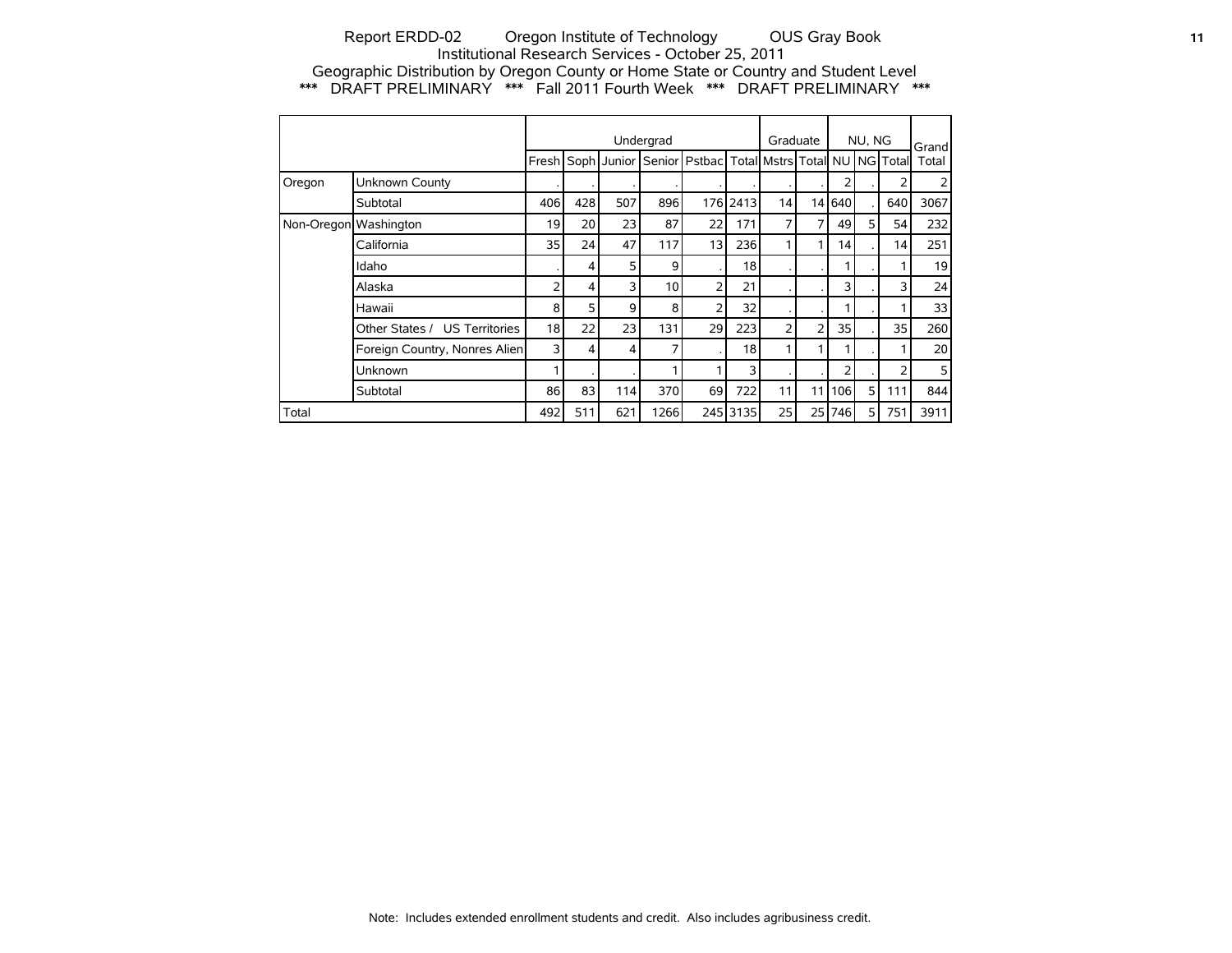## Report ERDD-03 Oregon Institute of Technology OUS Gray Book **12** Institutional Research Services - October 25, 2011 Enrollment by Ethnicity, Fee Status, and Student Level \*\*\* DRAFT PRELIMINARY \*\*\* Fall 2011 Fourth Week \*\*\* DRAFT PRELIMINARY \*\*\*

|                    |                 |        |                |                      |                |                                  |                |                |                          |                         |                |                                      |                | Ethnicity      |                |              |                         |                                        |                         |                |                                     |                |                |       |                 |                   |              |              |
|--------------------|-----------------|--------|----------------|----------------------|----------------|----------------------------------|----------------|----------------|--------------------------|-------------------------|----------------|--------------------------------------|----------------|----------------|----------------|--------------|-------------------------|----------------------------------------|-------------------------|----------------|-------------------------------------|----------------|----------------|-------|-----------------|-------------------|--------------|--------------|
|                    |                 |        |                | Nonresident<br>Alien |                | Race and<br>Ethnicity<br>unknown |                |                | Hispanics of<br>any race |                         |                | Am.<br>Indian or AK<br><b>Native</b> |                |                | Asian          |              |                         | <b>Black or</b><br>African<br>American |                         |                | Native<br>Hawaiian or<br>Pacific Is |                |                | White |                 | <b>Fee Status</b> |              |              |
|                    |                 |        | <b>Nres</b>    | All                  | Res            | Nres                             | All            | Res            | <b>Nres</b>              | All                     |                | Res Nres                             |                |                | All Res Nres   | All          |                         | Res Nres                               |                         |                | All Res Nres All                    |                | Res            | Nres  | All             | Res               | <b>Nres</b>  | Total        |
| Undergrad Freshman |                 | Male   | 3              | 3                    | 19             | 8                                | 27             | 18             | 1                        | 19                      | 3              | 1                                    | $\overline{4}$ | 3              | 3              | 6            | $\overline{2}$          | $\mathbf{1}$                           | $\overline{\mathbf{3}}$ | $\mathbf{1}$   | $\overline{2}$                      | 3              | 150            | 38    | 188             | 196               | 57           | 253          |
|                    |                 | Female |                |                      | 13             | 4                                | 17             | 17             | $\overline{2}$           | 19                      | 6              |                                      | 6              | 3              | $\overline{2}$ | 5            |                         | $\mathbf{1}$                           | $\mathbf{1}$            |                |                                     |                | 175            | 16    | 19 <sup>1</sup> | 214               | 25           | 239          |
|                    |                 | All    | 3              | Е                    | 32             | 12                               | 44             | 35             | 3                        | 38                      | 9              | 1                                    | 10             | 6              | 5              | 11           | $\overline{2}$          | $\overline{2}$                         | 4                       | $\mathbf{1}$   | 2                                   | 3              | 325            | 54    | 379             | 410               | 82           | 492          |
|                    | Sophomore       | Male   | 4              | 4                    | 20             | $6 \mid$                         | 26             | 12             | 5                        | 17                      | 6              |                                      | 6              | 8              | 5              | 13           | $\overline{2}$          |                                        | $\overline{2}$          |                |                                     |                | 179            | 25    | 204             | 227               | 45           | 272          |
|                    |                 | Female |                |                      | 15             | $\mathbf{1}$                     | 16             | 22             | 4                        | 26                      | $\overline{2}$ |                                      | $\overline{2}$ | 8              |                | 8            | $\overline{2}$          | $\overline{2}$                         | $\overline{4}$          | $\overline{2}$ |                                     | $\overline{2}$ | 164            | 17    | 181             | 215               | 24           | 239          |
|                    |                 | All    | $\overline{4}$ | 4                    | 35             | $\overline{7}$                   | 42             | 34             | 9                        | 43                      | 8              |                                      | 8              | 16             | 5              | 21           | 4                       | $\overline{2}$                         | 6                       | $\mathbf 2$    |                                     | $\overline{2}$ | 343            | 42    | 385             | 442               | 69           | 511          |
|                    | Junior          | Male   | 3              | 3                    | 24             | 4                                | 28             | 18             | 6                        | 24                      | 3              |                                      | 3              | 20             | 6              | 26           | $\overline{\mathbf{2}}$ | $\mathbf{1}$                           | 3                       | 3              |                                     | 3              | 211            | 35    | 246             | 281               | 55           | 336          |
|                    |                 | Female | $\mathbf{1}$   |                      | 11             | $\overline{2}$                   | 13             | 18             | 3                        | 21                      | 3              | $\overline{2}$                       | 5              | $\overline{7}$ | 1              | 8            | $\mathbf{1}$            | 4                                      | 5 <sup>1</sup>          | 3              | 2                                   | 5              | 199            | 28    | 227             | 242               | 43           | 285          |
|                    |                 | All    | $\overline{4}$ | $\Delta$             | 35             | 6                                | 41             | 36             | 9                        | 45                      | 6              | $\overline{2}$                       | 8              | 27             | $\overline{7}$ | 34           | 3                       | 5                                      | 8                       | 6              | 2                                   | 8              | 410            | 63    | 473             | 523               | 98           | 621          |
|                    | Senior          | Male   | 6              | 6                    | 46             | 15 <sup>1</sup>                  | 61             | 33             | 8                        | 41                      | $\overline{7}$ | $\mathbf{1}$                         | 8              | 36             | 10             | 46           | 6                       | 8                                      | 14                      |                |                                     |                | 424            | 99    | 523             | 552               | 147          | 699          |
|                    |                 | Female | $\overline{1}$ | -1                   | 30             | 15                               | 45             | 21             | 9                        | 30                      | 11             |                                      | 11             | 24             | 7              | 31           | $\overline{2}$          | 9                                      | 11                      | $\mathbf{1}$   | 2                                   | 3              | 286            | 149   | 435             | 375               | 192          | 567          |
|                    |                 | All    | $\overline{7}$ | $\overline{7}$       | 76             | 30                               | 106            | 54             | 17                       | 71                      | 18             |                                      | 1 19           | 60             | 17             | 77           | 8                       | 17                                     | 25                      | $\mathbf{1}$   | $\overline{2}$                      | $\overline{3}$ | 710            | 248   | 958             | 927               | 339          | 1266         |
|                    | Postbac UG Male |        |                |                      | $\overline{7}$ | 4                                | 11             | $\overline{3}$ | $\mathbf{1}$             | $\overline{\mathbf{4}}$ |                |                                      |                | 4              | $\overline{2}$ | 6            | $\overline{2}$          | $\overline{1}$                         | 3                       |                |                                     |                | 80             | 32    | 112             | 96                | 40           | 136          |
|                    |                 | Female |                |                      |                | $\overline{3}$                   | 10             | $\mathbf{1}$   | $\overline{2}$           | 3                       |                |                                      |                | 8              | 2              | 10           | $\mathbf{1}$            | $\mathbf 1$                            | 2 <sup>1</sup>          |                |                                     |                | 64             | 20    | 84              | 81                | 28           | 109          |
|                    |                 | All    |                |                      | 14             | $\overline{7}$                   | 21             | $\overline{4}$ | 3                        | $\overline{7}$          |                |                                      |                | 12             | 4              | 16           | 3                       | $\overline{2}$                         | 5                       |                |                                     |                | 144            | 52    | 196             | 177               | 68           | 245          |
|                    | Subtotal        | Male   | 16             | 16                   | 116            |                                  | 37 153         | 84             |                          | 21 105                  | 19             |                                      | 2 21           | 71             | 26             | 97           | 14                      | 11                                     | 25                      | 4              | $\overline{2}$                      | 6              | 1044           | 229   |                 | 1273 1352         | 344          | 1696         |
|                    |                 | Female | $\overline{2}$ | 2                    | 76             | 25                               | 101            | 79             | 20                       | 99                      | 22             |                                      | 2 24           | 50             | 12             | 62           | 6                       | 17                                     | 23                      | 6              | $\overline{4}$                      | 10             | 888            | 230   | 1118            | 1127              | 312          | 1439         |
|                    |                 | All    | 18             | 18                   | 192            | 62                               | 254            | 163            | 41                       | 204                     | 41             | 4                                    | 45             | 121            | 38             | 159          | 20                      | 28                                     | 48                      | 10             | $6 \mid$                            | 16             | 1932           | 459   | 239             | 2479              |              | 656 3135     |
| Graduate           | <b>Masters</b>  | Male   |                |                      | 2              | $\overline{2}$                   | 4              |                |                          |                         |                |                                      |                | 1              |                |              |                         |                                        |                         |                |                                     |                | 9              | 5     | 14              | 12                | 7            | 19           |
|                    |                 | Female | $\mathbf{1}$   | -1                   |                |                                  |                |                |                          |                         |                |                                      |                | 1              | 2              | 3            |                         |                                        |                         |                |                                     |                | $\overline{2}$ |       | 2               | 3                 | 3            | 6            |
|                    |                 | All    | $\overline{1}$ | 1                    | $\overline{2}$ | $\overline{2}$                   | $\overline{4}$ |                |                          |                         |                |                                      |                | $\overline{2}$ | $\overline{2}$ | 4            |                         |                                        |                         |                |                                     |                | 11             | 5     | 16              | 15                | 10           | 25           |
|                    | Subtotal        | Male   |                |                      | $\overline{2}$ | 2                                | 4              |                |                          |                         |                |                                      |                | 1              |                | $\mathbf{1}$ |                         |                                        |                         |                |                                     |                | 9              | 5     | 14              | 12                | 7            | 19           |
|                    |                 | Female | $\overline{1}$ | $\mathbf{1}$         |                |                                  |                |                |                          |                         |                |                                      |                | $\mathbf{1}$   | 2              | 3            |                         |                                        |                         |                |                                     |                | $\overline{2}$ |       | $\overline{2}$  | 3                 | 3            | $\,$ 6       |
|                    |                 | All    | $\mathbf{1}$   | $\overline{1}$       | $\overline{2}$ | $\overline{2}$                   | $\overline{4}$ |                |                          |                         |                |                                      |                | $\overline{2}$ | $\overline{2}$ | 4            |                         |                                        |                         |                |                                     |                | 11             | 5     | 16              | 15                | 10           | 25           |
| NU, NG             | Nonadm UG Male  |        | $\mathbf{1}$   | -1                   | 19             | 23                               | 42             | 11             | 5                        | 16                      | $\mathbf{1}$   | $\mathbf{1}$                         | $\overline{2}$ | $\overline{7}$ | $\overline{7}$ | 14           | 1                       | 5                                      | $6 \mid$                | $\overline{2}$ | 2                                   | $\overline{4}$ | 186            | 49    | 235             | 227               | 93           | 320          |
|                    |                 | Female |                |                      | 27             | $\overline{7}$                   | 34             | 25             | 4                        | 29                      | 5              | $\mathbf{1}$                         | 6              | 9              | 6              | 15           |                         | $\overline{2}$                         | 2                       | $\overline{2}$ | 1                                   | 3              | 315            | 22    | 337             | 383               | 43           | 426          |
|                    |                 | All    | $\overline{1}$ |                      | 46             | 30                               | 76             | 36             | 9                        | 45                      | 6              | $\overline{2}$                       | 8              | 16             | 13             | 29           | 1                       | $\overline{7}$                         | 8                       | 4              | 3                                   | 7              | 501            | 71    | 572             | 610               | 136          | 746          |
|                    | Nonadm GR Male  |        |                |                      |                | 1                                | $\mathbf{1}$   |                |                          |                         |                |                                      |                |                |                |              |                         | $\overline{1}$                         | 1                       |                |                                     |                |                |       |                 |                   | 4            | 4            |
|                    |                 | Female |                |                      |                | $\mathbf{1}$                     | 1              |                |                          |                         |                |                                      |                |                |                |              |                         |                                        |                         |                |                                     |                |                |       |                 |                   | $\mathbf{1}$ | $\mathbf{1}$ |
|                    |                 | All    |                |                      |                | $\overline{2}$                   | $\overline{2}$ |                |                          |                         |                |                                      |                |                | 1              |              |                         | 1                                      | $\mathbf{1}$            |                |                                     |                |                | 1     | 1               |                   | 5            | 5            |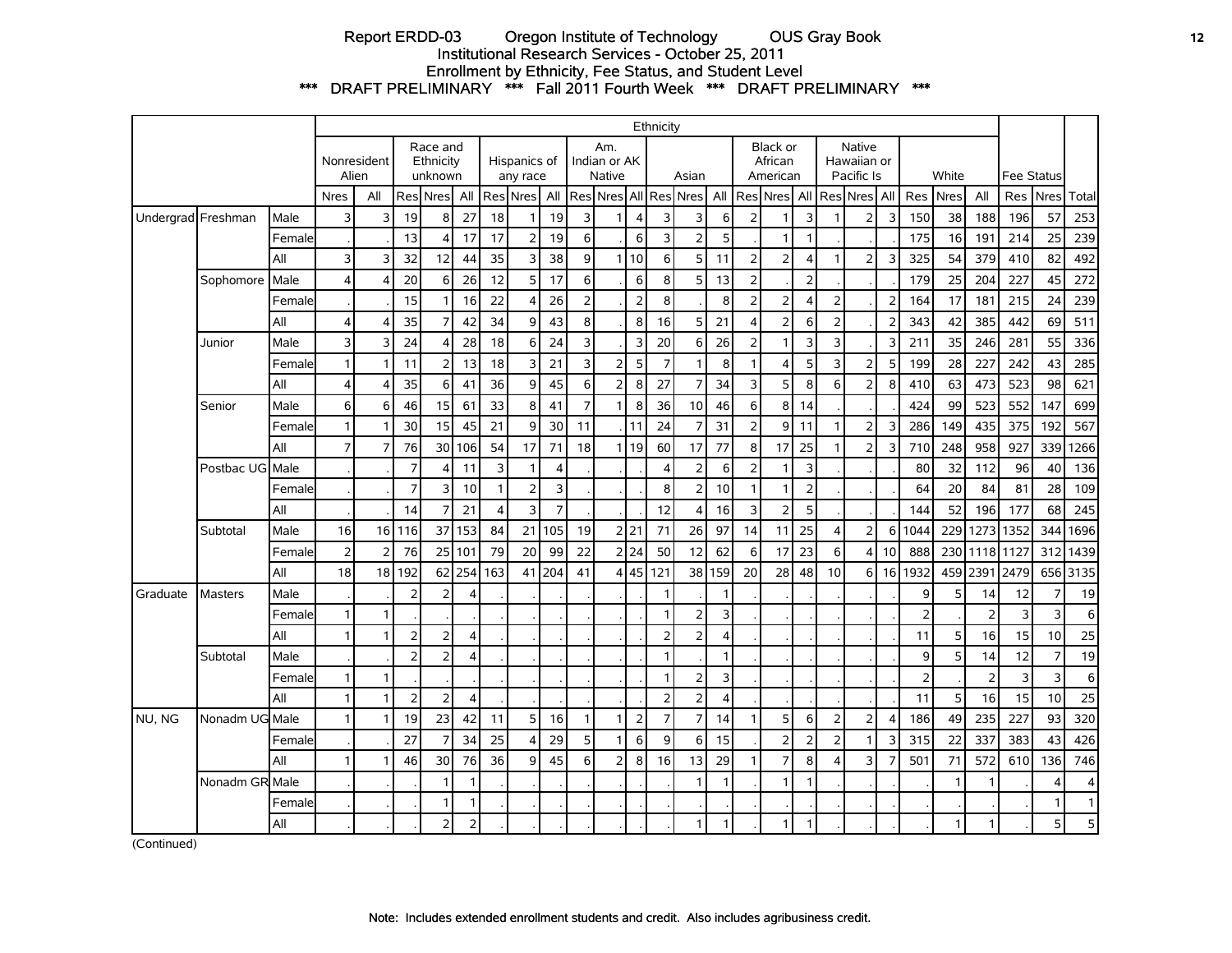# Report ERDD-03 Oregon Institute of Technology OUS Gray Book **13** Institutional Research Services - October 25, 2011 Enrollment by Ethnicity, Fee Status, and Student Level \*\*\* DRAFT PRELIMINARY \*\*\* Fall 2011 Fourth Week \*\*\* DRAFT PRELIMINARY \*\*\*

|              |          |             |                      |                                  |                 |                          |        |                                 |    |        |      |                                 |         | Ethnicity       |                                     |        |                 |                 |                 |                |    |                                                                                                     |    |               |                |                  |          |
|--------------|----------|-------------|----------------------|----------------------------------|-----------------|--------------------------|--------|---------------------------------|----|--------|------|---------------------------------|---------|-----------------|-------------------------------------|--------|-----------------|-----------------|-----------------|----------------|----|-----------------------------------------------------------------------------------------------------|----|---------------|----------------|------------------|----------|
|              |          |             | Nonresident<br>Alien | Race and<br>Ethnicity<br>unknown |                 | Hispanics of<br>any race |        | Am.<br>Indian or AK I<br>Native |    | Asian  |      | Black or<br>African<br>American |         |                 | Native<br>Hawaiian or<br>Pacific Is |        | White           |                 |                 | Fee Statusl    |    |                                                                                                     |    |               |                |                  |          |
|              |          |             | <b>Nres</b>          | All                              |                 |                          |        |                                 |    |        |      |                                 |         |                 |                                     |        |                 |                 |                 |                |    | ResNresNill ResNresNill ResNiesNill ResNill ResNiesNill ResNiesNiesNill ResNiesNill ResNiesNill Res |    | All           |                | <b>Res Nresl</b> | l Total  |
| NU, NG       | Subtotal | Male        |                      |                                  | 19 <sup>1</sup> | 24                       | 43     |                                 | 51 | 16 I   |      |                                 |         |                 | 8                                   | 151    |                 | 6 I             |                 |                |    | 186                                                                                                 | 50 | 236           | 227            | 97               | 324      |
|              |          | Femalel     |                      |                                  | 27 <sup>1</sup> | 8                        | 35     | 25                              | 41 | 29 l   |      |                                 | 6       | 9               | 61                                  | 15     |                 |                 |                 |                |    | 315                                                                                                 | 22 | 337           | 383            | 44               | 427      |
|              |          | IAII        |                      |                                  | 46              | 32I                      | 78     | 36                              | 91 | 45     | 6 I  |                                 | 8       | 16 <sup>1</sup> | 14 <sub>1</sub>                     | 30     |                 | 81              | 9               | $\overline{4}$ | 31 | 501                                                                                                 | 72 | 573           | 610            | 141              | 751      |
| All Students |          | <b>Male</b> | 17                   |                                  | 17 137          |                          | 63 200 | 95                              |    | 26 121 | 20 l |                                 | 3 23    | 79              |                                     | 34 113 | 15 <sub>l</sub> | 17 <sub>1</sub> | 32 <sup>1</sup> | 6              | 41 | 10 1239                                                                                             |    | 284 1523 1591 |                |                  | 448 2039 |
|              |          | Femalel     |                      |                                  | 3 103           |                          |        | 33 136 104                      |    | 24 128 | 27   |                                 | 3 3 0 L | 60 l            | <b>20</b>                           | 80     | 6 I             |                 | $19$ 25         | -81            | 51 | 13 1205                                                                                             |    |               | 25211457115131 |                  | 359 1872 |
|              |          | Total       | 20 l                 |                                  | 2012401         |                          |        | 96 336 199                      |    | 50 249 | 47   |                                 |         | 6 53 139        |                                     | 54 193 | 21              |                 | $36$ 57         | 14             |    | 9 23 2444                                                                                           |    |               | 536 2980 3104  |                  | 807 3911 |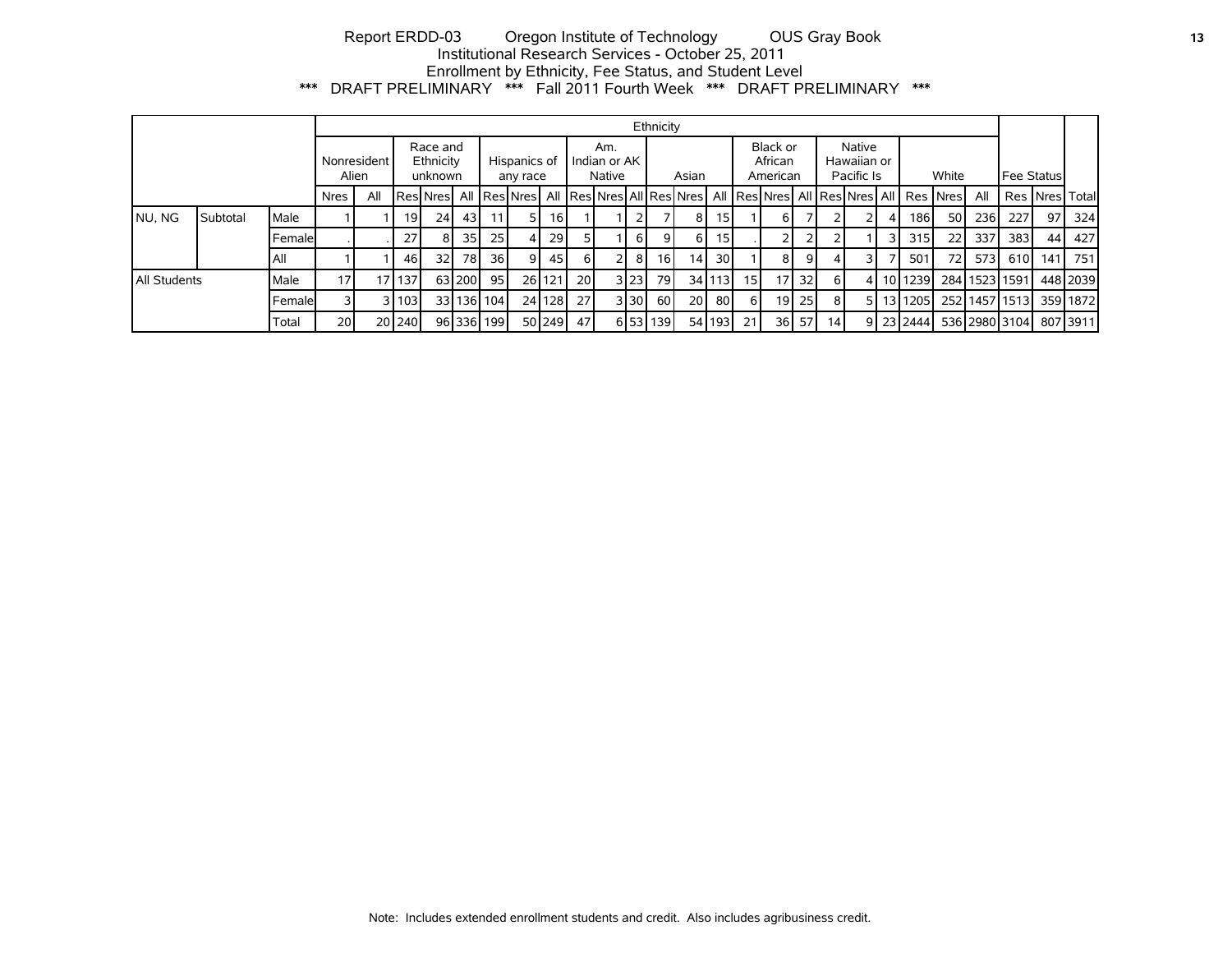## Report ERDD-04 Oregon Institute of Technology OUS Gray Book **14** Institutional Research Services - October 25, 2011 Enrollment by Ethnicity, Oregon Residence Code, and Student Level \*\*\* DRAFT PRELIMINARY \*\*\* Fall 2011 Fourth Week \*\*\* DRAFT PRELIMINARY \*\*\*

|          |                      |        |                |                |                |                                  |                |                |                          |                |                |                                      |                | Ethnicity               |                |                |                |                                        |                |                         |                                     |                |              |                |                |                |                |              |
|----------|----------------------|--------|----------------|----------------|----------------|----------------------------------|----------------|----------------|--------------------------|----------------|----------------|--------------------------------------|----------------|-------------------------|----------------|----------------|----------------|----------------------------------------|----------------|-------------------------|-------------------------------------|----------------|--------------|----------------|----------------|----------------|----------------|--------------|
|          | Nonresident<br>Alien |        |                |                |                | Race and<br>Ethnicity<br>unknown |                |                | Hispanics of<br>any race |                |                | Am.<br>Indian or AK<br><b>Native</b> |                |                         | Asian          |                |                | <b>Black or</b><br>African<br>American |                |                         | Native<br>Hawaiian or<br>Pacific Is |                |              | White          |                | Residency      |                |              |
|          |                      |        | <b>Nres</b>    | All            |                | Res Nres                         | All            |                | Res Nres                 | All            |                | Res Nres All                         |                |                         | Res Nres       | All            |                | Res Nres   All                         |                |                         | <b>Res</b> Nres                     | All            | Res          | <b>Nres</b>    | All            | Res            | <b>Nres</b>    | Total        |
|          | Undergrad Freshman   | Male   | 3              | 3              | 19             | 8                                | 27             | 17             | $\overline{2}$           | 19             | 3              | 1                                    | 4              | 3                       | 3              | 6              | 2 <sup>1</sup> | $\mathbf{1}$                           | 3              | $\overline{\mathbf{1}}$ | $\overline{2}$                      | 3              | 150          | 38             | 188            | 195            | 58             | 253          |
|          |                      | Female |                |                | 13             | Δ                                | 17             | 14             | 5                        | 19             | 6              |                                      | 6              | $\overline{\mathbf{3}}$ | $\overline{2}$ | 5              |                | $\mathbf{1}$                           | $\mathbf{1}$   |                         |                                     |                | 174          | 17             | 191            | 210            | 29             | 239          |
|          |                      | All    | 3              | 3              | 32             | 12                               | 44             | 31             |                          | 38             | 9              |                                      | 1110           | 6                       | 5              | 11             | 2              | $\overline{2}$                         | $\overline{4}$ | $\mathbf{1}$            | $\overline{2}$                      | 3              | 324          | 55             | 379            | 405            | 87             | 492          |
|          | Sophomore            | Male   | $\overline{4}$ | 4              | 20             | 6                                | 26             | 10             | 7                        | 17             | 6              |                                      | 6              | 8                       | 5              | 13             | 2              |                                        | $\overline{2}$ |                         |                                     |                | 175          | 29             | 204            | 221            | 51             | 272          |
|          |                      | Female |                |                | 15             | $\mathbf{1}$                     | 16             | 20             | 6                        | 26             | $\overline{2}$ |                                      | $\overline{2}$ | 8                       |                | 8              | 2 <sup>1</sup> | $\overline{2}$                         | $\overline{4}$ | $\overline{2}$          |                                     | $\overline{2}$ | 157          | 24             | 181            | 206            | 33             | 239          |
|          |                      | All    | 4              | 4              | 35             | $\overline{7}$                   | 42             | 30             | 13                       | 43             | 8              |                                      | 8              | 16                      | 5              | 21             | $\overline{4}$ | 2 <sup>1</sup>                         | 6              | $\overline{2}$          |                                     | $\overline{2}$ | 332          | 53             | 385            | 427            | 84             | 511          |
|          | Junior               | Male   | 3              | 3              | 23             | 5                                | 28             | 15             | 9                        | 24             | 3              |                                      | 3              | 20                      | 6              | 26             | 2              | 1                                      | 3              | 3                       |                                     | 3              | 208          | 38             | 246            | 274            | 62             | 336          |
|          |                      | Female | $\mathbf{1}$   | $\overline{1}$ | 9              | Δ                                | 13             | 18             | 3                        | 21             | $\overline{2}$ | 3                                    | 5              | $\overline{7}$          | $\overline{1}$ | 8              | $\mathbf{1}$   | 4                                      | 5              | $\overline{3}$          | $\overline{2}$                      | 5              | 188          | 39             | 227            | 228            | 57             | 285          |
|          |                      | All    | 4              | 4              | 32             | 9                                | 41             | 33             | 12                       | 45             | 5              | 3                                    | 8              | 27                      | $\overline{7}$ | 34             | $\overline{3}$ | 5                                      | 8              | 6                       | $\overline{2}$                      | 8              | 396          | 77             | 473            | 502            | 119            | 621          |
|          | Senior               | Male   | 6              | 6              | 44             | 17                               | 61             | 31             | 10                       | 41             | $\overline{7}$ | $\mathbf{1}$                         | 8              | 35                      | 11             | 46             | $6 \mid$       | 8 <sup>1</sup>                         | 14             |                         |                                     |                | 415          | 108            | 523            | 538            | 161            | 699          |
|          |                      | Female | $\mathbf{1}$   | $\mathbf{1}$   | 26             | 19                               | 45             | 21             | 9                        | 30             | 10             | $\mathbf{1}$                         | 11             | 23                      | 8              | 31             | 1              | 10 <sup>1</sup>                        | 11             | $\mathbf{1}$            | $\overline{2}$                      | 3              | 274          | 161            | 435            | 356            | 211            | 567          |
|          |                      | All    | $\overline{7}$ | $\overline{7}$ | 70             |                                  | 36 106         | 52             | 19                       | 71             | 17             |                                      | 2 19           | 58                      | 19             | 77             | $\overline{7}$ | 18                                     | 25             | $\mathbf{1}$            | $\overline{2}$                      | 3              | 689          | 269            | 958            | 894            | 372            | 1266         |
|          | Postbac UG           | Male   |                |                | 6              | 5                                | 11             | 3              | 1                        | $\overline{4}$ |                |                                      |                | $\overline{4}$          | $\overline{c}$ | 6              | 2              | 1                                      | 3              |                         |                                     |                | 78           | 34             | 112            | 93             | 43             | 136          |
|          |                      | Female |                |                | $\overline{7}$ | 3                                | 10             | $\mathbf{1}$   | $\overline{2}$           | 3              |                |                                      |                | 8                       | $\overline{2}$ | 10             | $\mathbf{1}$   | $\mathbf{1}$                           | $\overline{2}$ |                         |                                     |                | 64           | 20             | 84             | 81             | 28             | 109          |
|          |                      | All    |                |                | 13             | 8                                | 21             | $\overline{4}$ | 3                        | $\overline{7}$ |                |                                      |                | 12                      | 4              | 16             | $\overline{3}$ | 2 <sup>1</sup>                         | 5              |                         |                                     |                | 142          | 54             | 196            | 174            | 71             | 245          |
|          | Subtotal             | Male   | 16             | 16             | 112            | 41                               | 153            | 76             | 29                       | 105            | 19             |                                      | 2 21           | 70                      | 27             | 97             | 14             | 11                                     | 25             | $\overline{4}$          | 2                                   | 6              | 1026         | 247            | 1273           | 1321           | 375            | 1696         |
|          |                      | Female | $\overline{2}$ | $\overline{2}$ | 70             | 31                               | 101            | 74             | 25                       | 99             | 20             |                                      | 4 24           | 49                      | 13             | 62             | 5              | 18 <sup>1</sup>                        | 23             | 6                       | $\boldsymbol{\Delta}$               | 10             | 857          | 261            | 1118           | 1081           | 358            | 1439         |
|          |                      | All    | 18             | 18             | 182            | 72                               | 254            | 150            | 54                       | 204            | 39             | 6                                    | 45             | 119                     | 40             | 159            | 19             | 29                                     | 48             | 10                      | 6                                   | 16             | 1883         | 508            | 2391           | 2402           | 733            | 3135         |
| Graduate | <b>Masters</b>       | Male   |                |                | $\overline{2}$ | $\overline{2}$                   | 4              |                |                          |                |                |                                      |                | $\mathbf{1}$            |                | $\mathbf{1}$   |                |                                        |                |                         |                                     |                | 8            | 6              | 14             | 11             | 8              | 19           |
|          |                      | Female | $\mathbf{1}$   | $\mathbf{1}$   |                |                                  |                |                |                          |                |                |                                      |                | $\mathbf{1}$            | $\overline{2}$ | $\overline{3}$ |                |                                        |                |                         |                                     |                | 1            | $\mathbf{1}$   | $\overline{2}$ | $\overline{2}$ | $\overline{4}$ | 6            |
|          |                      | All    | $\mathbf{1}$   | $\mathbf{1}$   | $\overline{2}$ | $\overline{2}$                   | 4              |                |                          |                |                |                                      |                | $\overline{2}$          | $\overline{2}$ | $\overline{A}$ |                |                                        |                |                         |                                     |                | 9            | $\overline{7}$ | 16             | 13             | 12             | 25           |
|          | Subtotal             | Male   |                |                | $\overline{2}$ | $\overline{2}$                   | 4              |                |                          |                |                |                                      |                | $\mathbf{1}$            |                | $\overline{1}$ |                |                                        |                |                         |                                     |                | 8            | 6              | 14             | 11             | 8              | 19           |
|          |                      | Female | $\mathbf{1}$   | $\mathbf{1}$   |                |                                  |                |                |                          |                |                |                                      |                | $\mathbf{1}$            | $\overline{c}$ | 3              |                |                                        |                |                         |                                     |                | $\mathbf{1}$ | $\mathbf{1}$   | $\overline{2}$ | $\overline{2}$ | $\overline{4}$ | 6            |
|          |                      | All    | $\mathbf{1}$   | $\overline{1}$ | $\overline{2}$ | $\overline{2}$                   | 4              |                |                          |                |                |                                      |                | $\overline{2}$          | $\overline{c}$ | 4              |                |                                        |                |                         |                                     |                | 9            | $\overline{7}$ | 16             | 13             | 12             | 25           |
| NU, NG   | Nonadm UG Male       |        | $\mathbf{1}$   | $\overline{1}$ | 18             | 24                               | 42             | 11             | 5                        | 16             | $\mathbf{1}$   | $\mathbf{1}$                         | $\overline{2}$ | $\overline{7}$          | $\overline{7}$ | 14             | 1              | 5 <sup>1</sup>                         | 6              | $\overline{2}$          | $\overline{2}$                      | $\overline{4}$ | 186          | 49             | 235            | 226            | 94             | 320          |
|          |                      | Female |                |                | 27             | 7                                | 34             | 25             | 4                        | 29             | 5              | $\mathbf{1}$                         | 6              | 9                       | 6              | 15             |                | 2 <sup>1</sup>                         | $\overline{2}$ | $\overline{2}$          | -1                                  | 3              | 315          | 22             | 337            | 383            | 43             | 426          |
|          |                      | All    | $\mathbf{1}$   | 1              | 45             | 31                               | 76             | 36             | q                        | 45             | 6              | $\overline{2}$                       | 8              | 16                      | 13             | 29             |                | $\overline{7}$                         | 8              | $\Delta$                | 3                                   | $\overline{7}$ | 501          | 71             | 572            | 609            | 137            | 746          |
|          | Nonadm GR Male       |        |                |                |                |                                  | $\overline{1}$ |                |                          |                |                |                                      |                |                         | $\overline{1}$ |                |                | 1                                      | $\overline{1}$ |                         |                                     |                |              | 1              | 1              |                | 4              | 4            |
|          |                      | Female |                |                |                | $\mathbf{1}$                     | 1              |                |                          |                |                |                                      |                |                         |                |                |                |                                        |                |                         |                                     |                |              |                |                |                | $\mathbf{1}$   | $\mathbf{1}$ |
|          |                      | All    |                |                |                | $\overline{2}$                   | $\overline{2}$ |                |                          |                |                |                                      |                |                         | $\mathbf{1}$   | $\mathbf{1}$   |                | $\mathbf{1}$                           | $\mathbf{1}$   |                         |                                     |                |              | 1              | $\mathbf{1}$   |                | 5              | 5            |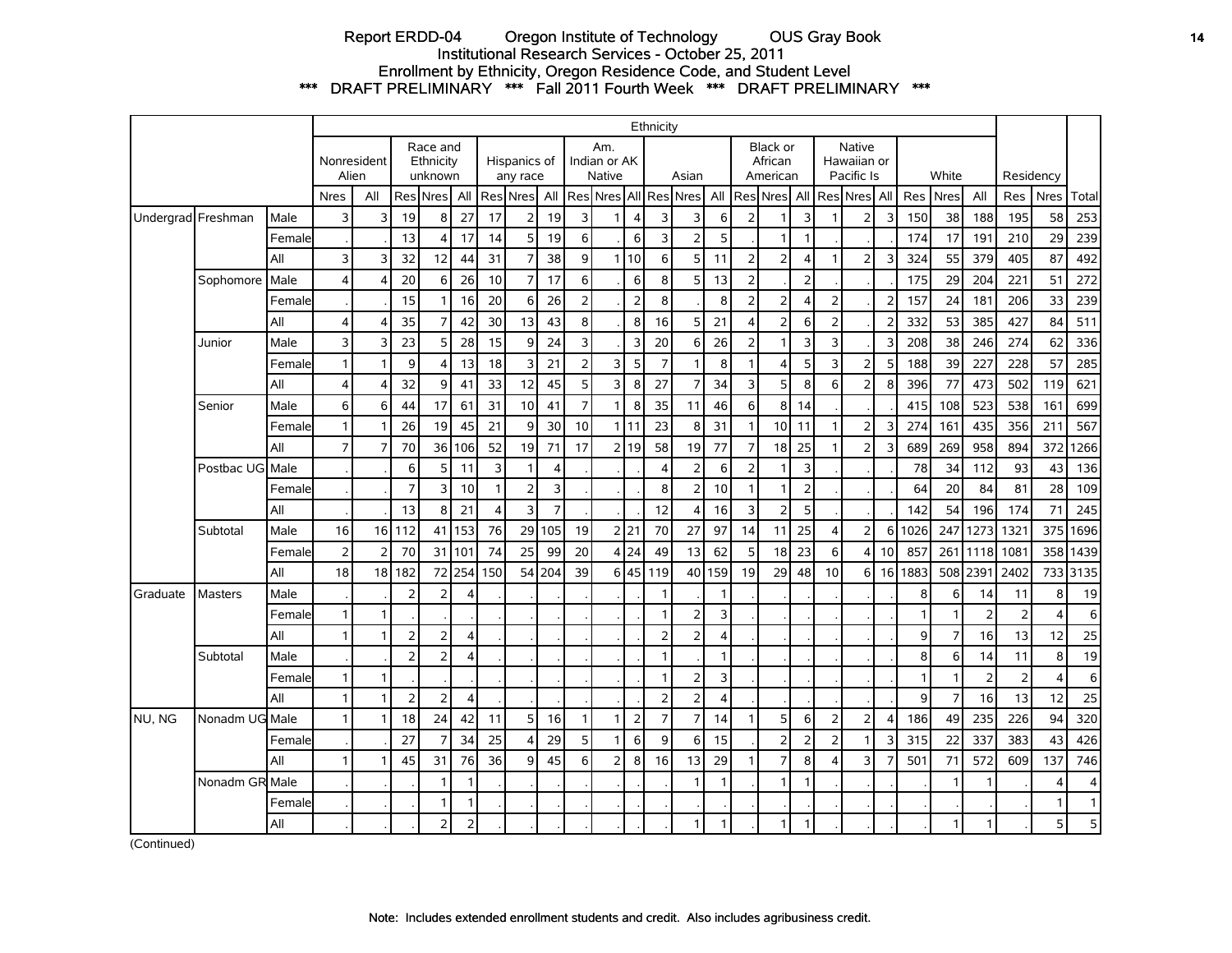# Report ERDD-04 Oregon Institute of Technology OUS Gray Book **15** Institutional Research Services - October 25, 2011 Enrollment by Ethnicity, Oregon Residence Code, and Student Level \*\*\* DRAFT PRELIMINARY \*\*\* Fall 2011 Fourth Week \*\*\* DRAFT PRELIMINARY \*\*\*

|                      |          |        | Ethnicity                        |                 |                  |      |                          |             |                                                     |                               |     |       |      |                                 |    |                 |                                     |                 |                 |              |  |   |                                        |    |      |               |      |              |
|----------------------|----------|--------|----------------------------------|-----------------|------------------|------|--------------------------|-------------|-----------------------------------------------------|-------------------------------|-----|-------|------|---------------------------------|----|-----------------|-------------------------------------|-----------------|-----------------|--------------|--|---|----------------------------------------|----|------|---------------|------|--------------|
| Nonresident<br>Alien |          |        | Race and<br>Ethnicity<br>unknown |                 |                  |      | Hispanics of<br>any race |             |                                                     | Am.<br>Indian or AK<br>Native |     | Asian |      | Black or<br>African<br>American |    |                 | Native<br>Hawaiian or<br>Pacific Is |                 |                 | White        |  |   | Residency                              |    |      |               |      |              |
|                      |          |        | <b>Nres</b>                      | All             |                  |      |                          |             | Res Nres  All  Res Nres  All  Res Nres All Res Nres |                               |     |       |      |                                 |    |                 |                                     |                 |                 |              |  |   | All Res Nres All Res Nres All Res Nres |    | All  | <b>Res</b>    | Nres | <b>Total</b> |
| NU, NG               | Subtotal | Male   |                                  |                 | 18 I             | 25 I | 43 <sub>l</sub>          | 11          | 51                                                  | 16                            |     |       |      |                                 | 8  | 15 I            |                                     | 6               |                 |              |  | 4 | 1861                                   | 50 | 236I | <b>226</b>    | 98   | 324          |
|                      |          | Female |                                  |                 | 27               | 8    | 35 <sub>l</sub>          | 25          |                                                     | 29                            |     |       | 6 I  |                                 | 6  | 15 <sup>1</sup> |                                     |                 |                 |              |  |   | 315                                    | 22 | 337  | 383           | 44   | 427          |
|                      |          | All    |                                  |                 | 45               | 33 I | 78I                      | 36 l        | 9                                                   | 45                            | 6 I |       | 81   | 16 <sup>1</sup>                 | 14 | 30 l            |                                     | 8               | 9               |              |  |   | 50 <sup>°</sup>                        | 72 | 573  | 609           | 142  | 751          |
| All Students         |          | Male   | 17                               | 17 <sub>1</sub> | 132 <sub>l</sub> |      | 68 200                   | 87          |                                                     | 34 121                        | 20  |       | 3 23 | 78I                             |    | 35 113          | 15 <sup>1</sup>                     | 17 <sup>1</sup> | 32 <sub>l</sub> | <sup>6</sup> |  |   | 4 10 1220                              |    |      | 303 1523 1558 |      | 481 2039     |
|                      |          | Female |                                  |                 | 97               |      | 39 136                   | 99          |                                                     | 29 128                        | 25  |       | 530  | <b>591</b>                      | 21 | 80 I            | 51                                  | 20 <sup>1</sup> | <b>251</b>      | 8            |  |   | 5 13 1173                              |    |      | 284 1457 1466 |      | 406 1872     |
|                      |          | Total  | 20 <sub>l</sub>                  |                 | 2012291          |      |                          | 107 336 186 |                                                     | 63 249                        | 45  |       |      | 8 53 137                        |    | 56 193          | 20 l                                | 37 <sup>1</sup> | 57 I            | 14           |  |   | 9 23 23 23                             |    |      | 587 2980 3024 |      | 887 3911     |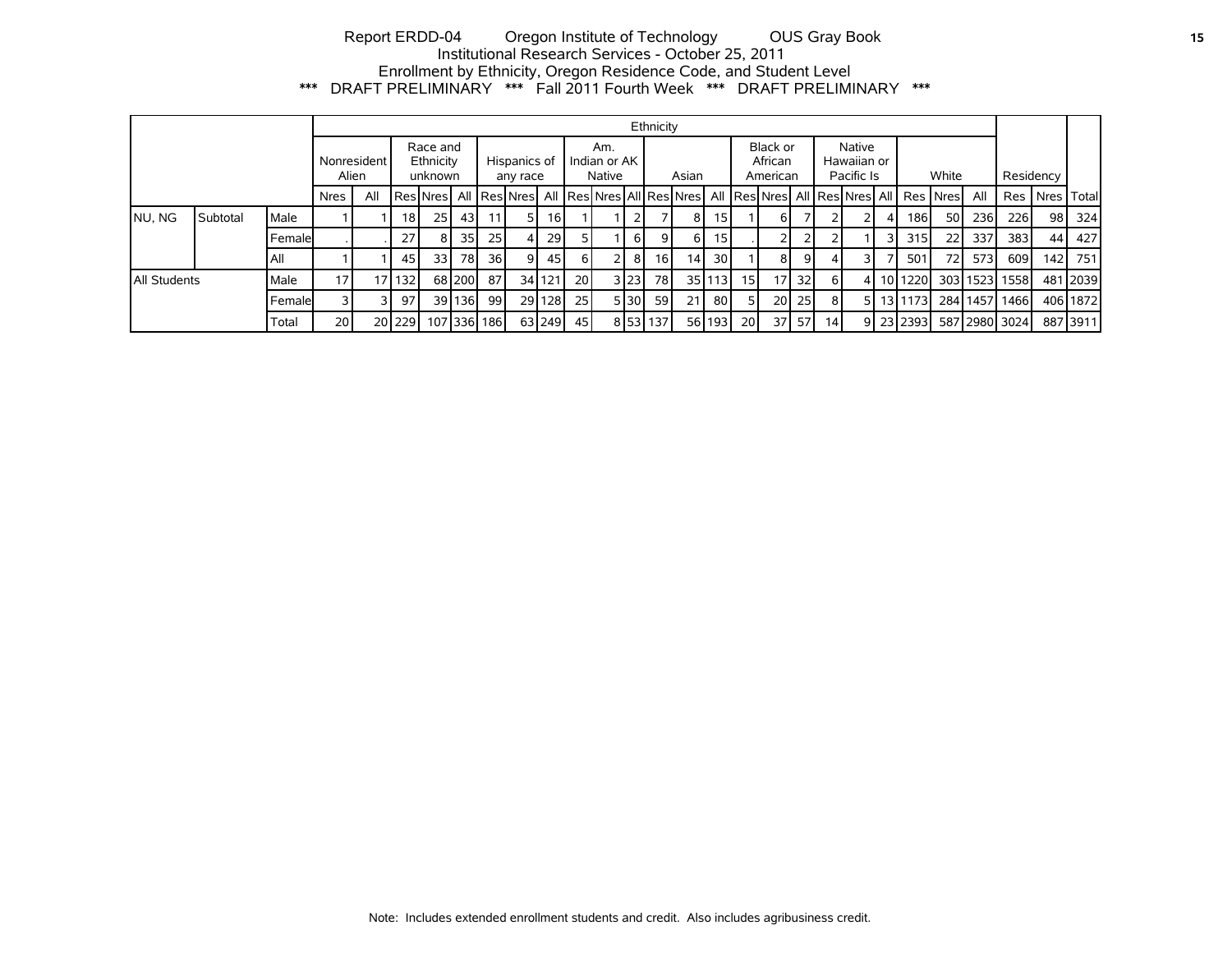# Report ERLD-01 Oregon Institute of Technology OUS Gray Book **16** Institutional Research Services - October 25, 2011 Load Distribution by Student Classification and Fee Category \*\*\* DRAFT PRELIMINARY \*\*\* Fall 2011 Fourth Week \*\*\* DRAFT PRELIMINARY \*\*\*

|                        | Classification by Level and Fee Category |                                                       |                         |                |           |              |              |                |                 |                |   |      |                                              |                 |
|------------------------|------------------------------------------|-------------------------------------------------------|-------------------------|----------------|-----------|--------------|--------------|----------------|-----------------|----------------|---|------|----------------------------------------------|-----------------|
|                        |                                          | UG Res UG Nonres Foreign GR Res GR Nonres Foreign GTA | UG                      |                |           | <b>GR</b>    |              | Res            | Postbac Postbac |                |   |      | Nonres Staff UG Staff GR PT Fee UG PT Fee GR | Total           |
| Carrying Load          |                                          |                                                       |                         |                |           |              |              |                |                 |                |   |      |                                              |                 |
| 0                      | 67                                       |                                                       |                         |                |           |              |              | 11             |                 | 3              |   | 38   |                                              | 119             |
|                        | 61                                       |                                                       |                         |                |           |              |              | $\overline{7}$ |                 | $\mathbf{1}$   |   | 3    |                                              | 72              |
| $\overline{2}$         | 34                                       |                                                       |                         |                |           |              |              |                |                 |                |   | 10   |                                              | 44              |
| 3                      | 439                                      |                                                       |                         | $\overline{2}$ |           |              |              | 9              |                 | $\mathbf 2$    |   | 112  |                                              | 564             |
| $\overline{4}$         | 96                                       |                                                       |                         | 3              |           |              |              | $\overline{7}$ |                 | $\mathbf 2$    |   | 113  | $\overline{2}$                               | 223             |
| 5                      | 19                                       |                                                       |                         |                |           |              |              | 5              |                 | $\mathbf{1}$   |   | 11   |                                              | 36              |
| 6                      | 107                                      |                                                       |                         |                |           |              |              | 8              |                 | 3              |   | 59   | 6                                            | 183             |
| 7                      | 94                                       |                                                       |                         | 1              |           |              |              | 8              |                 | 4              |   | 36   | $\overline{4}$                               | 147             |
| $\boldsymbol{8}$       | 83                                       |                                                       |                         |                |           |              |              | $\overline{4}$ |                 |                |   | 28   | $\mathbf{1}$                                 | 118             |
| $\overline{9}$         | 60                                       | 4                                                     |                         | 1              |           | 1            |              | 8              |                 |                |   | 16   |                                              | 92              |
| 10                     | 84                                       | 7                                                     |                         | 1              |           |              | 6            | 9              | $\overline{2}$  | $\overline{2}$ |   | 12   |                                              | 123             |
| 11                     | 44                                       | 5                                                     |                         |                |           |              |              | 6              | 3               |                |   | 11   |                                              | 69              |
| 12                     | 345                                      | 30                                                    | $\vert$                 |                |           |              |              | 15             | 3               | 5              | 1 | 11   |                                              | 414             |
| 13                     | 337                                      | 43                                                    | $\overline{2}$          |                | 1         |              |              | 9              |                 | 8              |   | 3    |                                              | 403             |
| 14                     | 287                                      | 41                                                    | $\overline{\mathbf{3}}$ |                |           |              |              | 11             | 3               | $\mathbf{1}$   |   | 7    |                                              | 353             |
| 15                     | 333                                      | 63                                                    | $\overline{\mathsf{3}}$ |                |           |              |              | 10             | 5               | $\mathbf 2$    |   | 1    |                                              | 417             |
| 16                     | 188                                      | 42                                                    |                         |                |           |              |              | 19             | 6               |                |   |      |                                              | 256             |
| 17                     | 83                                       | 15                                                    | $\mathbf{1}$            |                |           |              |              | $\overline{2}$ |                 | $\mathbf{1}$   |   |      |                                              | 102             |
| 18                     | 76                                       | 17                                                    |                         |                |           |              |              | 18             |                 |                |   |      |                                              | 112             |
| 19                     | 31                                       | 6                                                     | $\mathbf{1}$            |                |           |              |              | 8              | 4               |                |   |      |                                              | 51              |
| 20                     | 5 <sub>l</sub>                           | 2                                                     |                         |                |           |              |              |                |                 |                |   |      |                                              | $\overline{7}$  |
| 21                     | $\mathbf{1}$                             | $\overline{2}$                                        |                         |                |           |              |              | 1              |                 |                |   |      |                                              | $\vert 4 \vert$ |
| 22                     |                                          | 1                                                     |                         |                |           |              |              |                |                 |                |   |      |                                              | 1               |
| 23                     | 1                                        |                                                       |                         |                |           |              |              |                |                 |                |   |      |                                              | 1               |
| <b>Total Headcount</b> | 2875                                     | 278                                                   | 14                      | 8              | 1         | $\mathbf{1}$ | 6            | 175            | 26              | 39             | 1 | 474  | 13                                           | 3911            |
| GR (500+)<br>Hours     | 6                                        | 0                                                     | $\overline{0}$          | 44             | 13        | 9            | 59           | 0              | $\mathbf 0$     | 3              | 6 | 0    | 68                                           | 208             |
| UG (000-499) Hours     | 29801                                    | 4050                                                  | 197                     | $\pmb{0}$      | $\pmb{0}$ | $\pmb{0}$    | $\mathbf{1}$ | 1887           | 378             | 342            | 6 | 2418 |                                              | 12 39092        |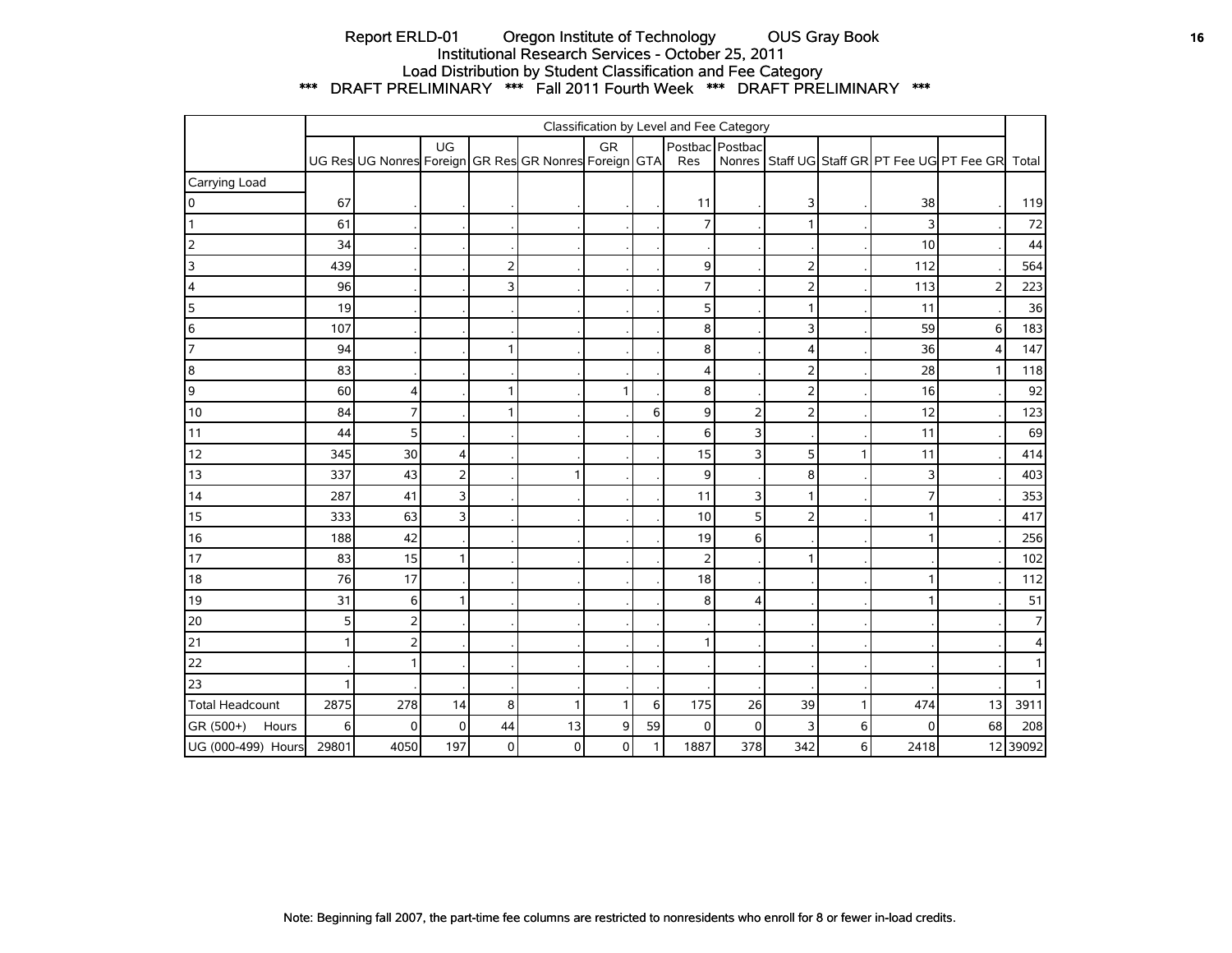## Report HCCR-01 Oregon Institute of Technology OUS Gray Book **17** 17 Institutional Research Services - October 25, 2011 Term Headcount by Student Level and Fee Policy (Breaks Out Professional Categories) \*\*\* DRAFT PRELIMINARY \*\*\* Fall 2011 Fourth Week \*\*\* DRAFT PRELIMINARY \*\*\*

|                        |                   | Other Fee<br>Policies | Nonresidents | Residents | PT Fee Policy, PT Fee Policy,<br>Nonresidents | <b>Grand Total</b> |
|------------------------|-------------------|-----------------------|--------------|-----------|-----------------------------------------------|--------------------|
| Undergraduate Freshman |                   | 359                   | 65           | 51        | 17                                            | 492                |
|                        | Sophomore         | 369                   | 44           | 73        | 25                                            | 511                |
|                        | Junior            | 415                   | 61           | 109       | 36                                            | 621                |
|                        | Senior            | 620                   | 121          | 307       | 218                                           | 1266               |
|                        | Postbac UG        | 110                   | 26           | 67        | 42                                            | 245                |
|                        | Nonadm UG         | 17                    |              | 593       | 136                                           | 746                |
|                        | Subtotal          | 1890                  | 317          | 1200      | 474                                           | 3881               |
| <b>Graduate</b>        | Masters/NG/Oth Gr | 8                     | 2            |           | 13                                            | 30 <sup>1</sup>    |
|                        | Subtotal          | 8                     | 2            |           | 13                                            | 30                 |
| All Students           |                   | 1898                  | 319          | 1207      | 487                                           | 3911               |